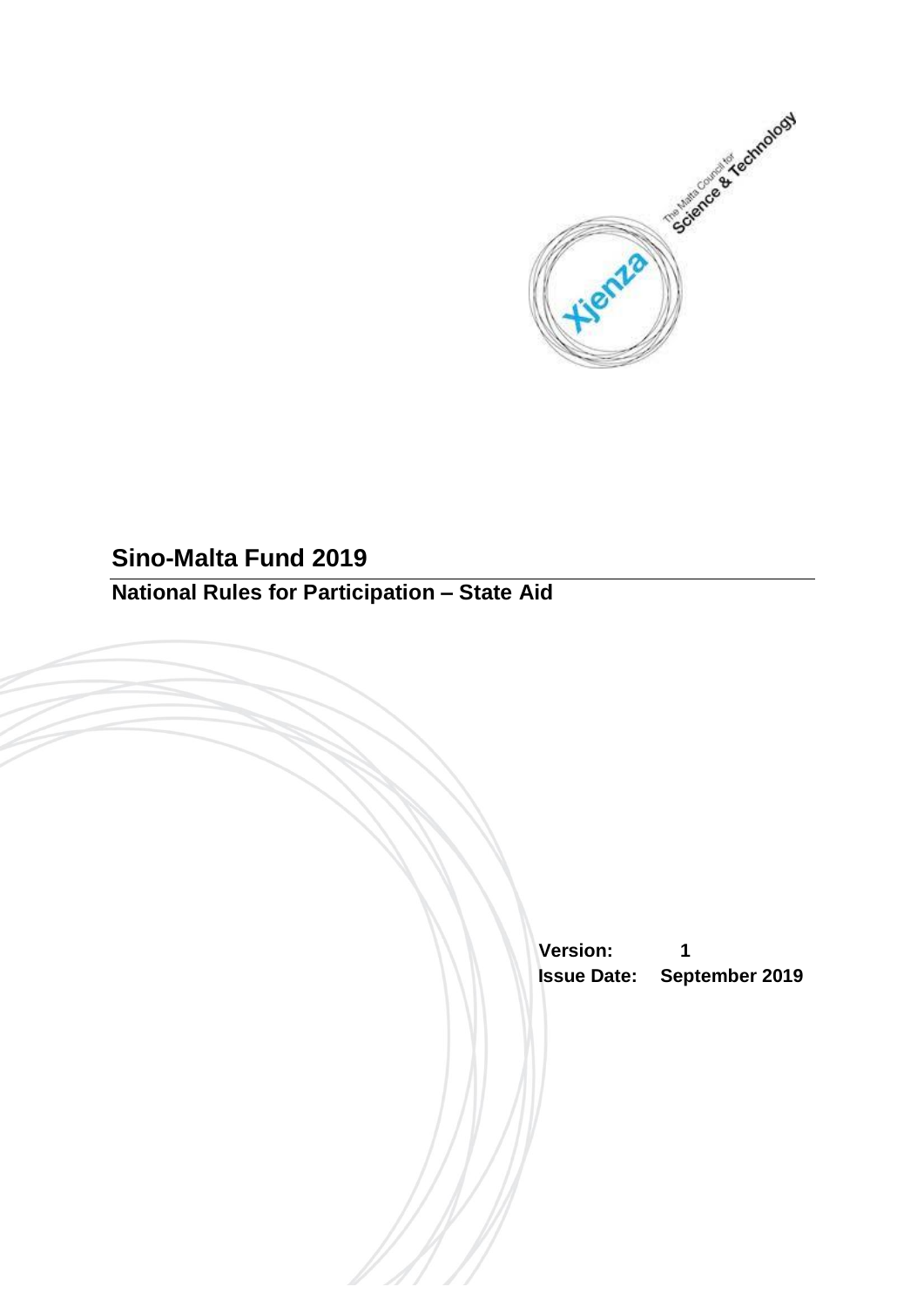## **Table of Contents**

| 1.  |  |
|-----|--|
| 1.1 |  |
| 1.2 |  |
| 1.3 |  |
| 2.  |  |
| 2.1 |  |
| 3.  |  |
| 3.1 |  |
| 3.2 |  |
| 3.3 |  |
| 3.4 |  |
| 3.5 |  |
| 3.6 |  |
| 4.  |  |
| 4.1 |  |
| 4.2 |  |
| 5.  |  |
| 6.  |  |
| 6.1 |  |
| 6.2 |  |
| 6.3 |  |
| 6.4 |  |
| 7.  |  |
| 7.1 |  |
| 7.2 |  |
| 7.3 |  |
| 7.4 |  |
| 7.5 |  |
| 7.6 |  |
| 7.7 |  |
|     |  |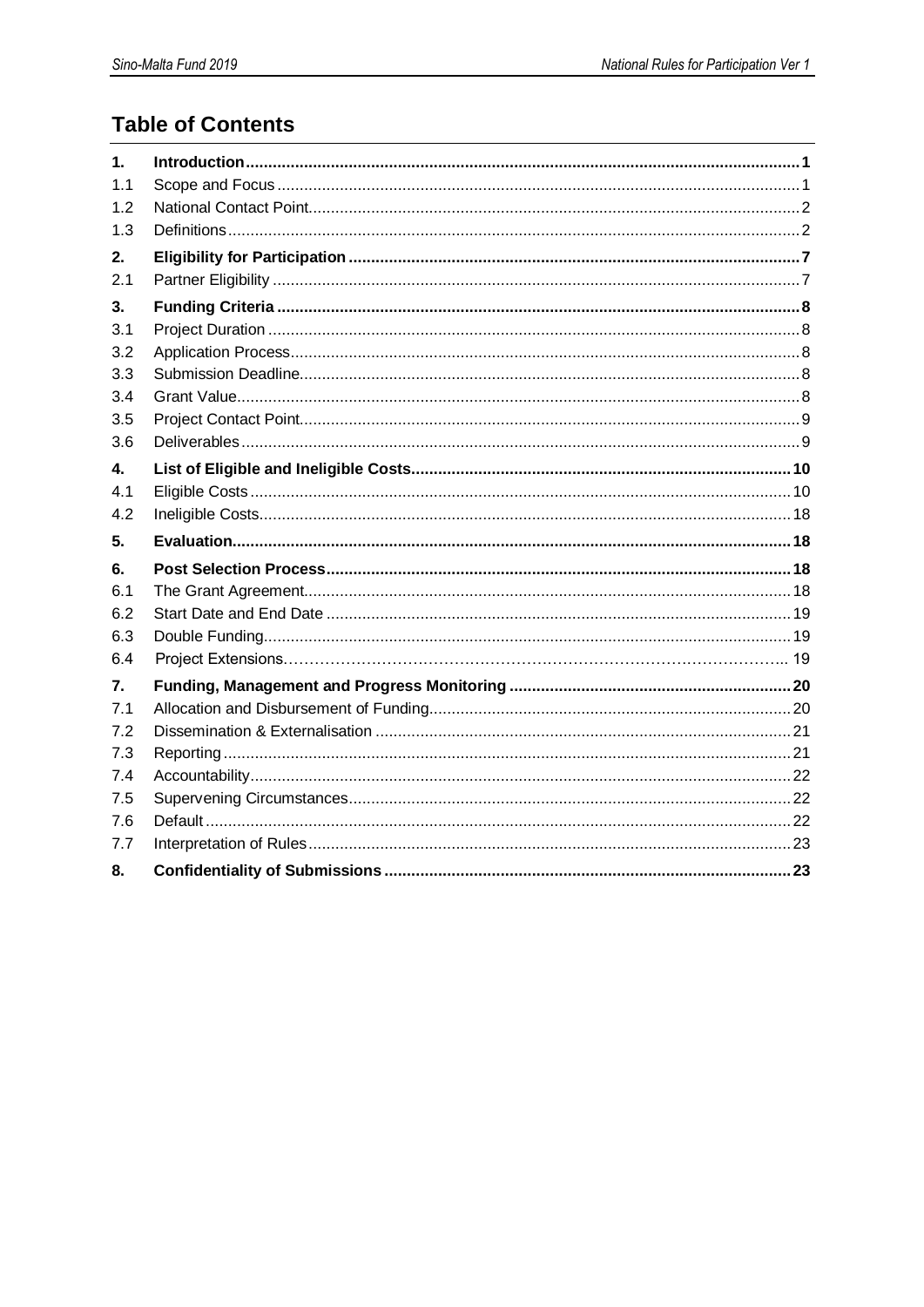## <span id="page-2-0"></span>**1. Introduction**

 Funding Party: Malta Council for Science and Technology for and on behalf of the Foundation for Science and Technology, Villa Bighi, Kalkara, KKR 1320 Malta

## <span id="page-2-1"></span>**1.1 Scope and Focus**

The Call for Proposals for the Science and Technology Cooperation – Sino-Malta Fund for 2019 is to be carried out in accordance with the framework of the Agreement on Science and Technological Co-operation between the Government of Malta and the Government of the People's Republic of China and subsequent agreements by Joint Commission on Science and Technology between the Ministry of Science and Technology (MOST) of the People's Republic of China and the Malta Council for Science and Technology (MCST).

The aim of this Science and Technology Cooperation – Sino-Malta Fund, is to intensify scientific collaboration between the two countries to strengthen R&D activities, technology transfer and to carry out comprehensive, steady and long-term cooperation through support of researchers' mobility and the networking of industries, universities and research institutions to generate mutual-beneficial and win-win research.

The selection of topics for funding has been made on the basis of bilateral negotiations between MCST and MOST with respect to joint-priority areas. For this call, these are:

- a) Maritime Services and/or Maritime Technology and/or Aquaculture
- b) Transport

Projects under the Sino-Malta Fund 2019 will need to undertake R&D as either Fundamental Research, Industrial Research or Experimental Development in line with both Regulations A and B of this scheme. The Council will be funding all three research work categories.

Each project proposal must be in accordance with the following:

- The proposed research project must be consistent with the scope of this call determined in both the MCST and MOST published details.
- The proposed project must relate to one (1) predominant theme, a) or b) detailed above.
- The proposal should be novel and not correspond with on-going or completed projects funded by other instruments, programmes or projects.
- Only proposals that have an approved cooperation agreement signed by all partners and an approved IP agreement signed by all partners will be considered. Furthermore, proposals on either side must bear matching thematic areas and the applications on either side are to be complementary.
- Project consortia consisting of **at least one eligible legal entity operating from Malta** and one eligible entity from China can apply for funding. The eligibility of Maltese participants is highlighted within this document, whereas the eligibility of Chinese participants is published within the MOST call.
- The proposal should strive to be balanced between the countries involved in the project as far as the volume of work is concerned and preferably be balanced in terms of the requests for funding.
- There is no upper limit on eligible consortium size. Consortia may involve as many partners as necessary to achieve the project goals. However, applicants should be aware that a higher number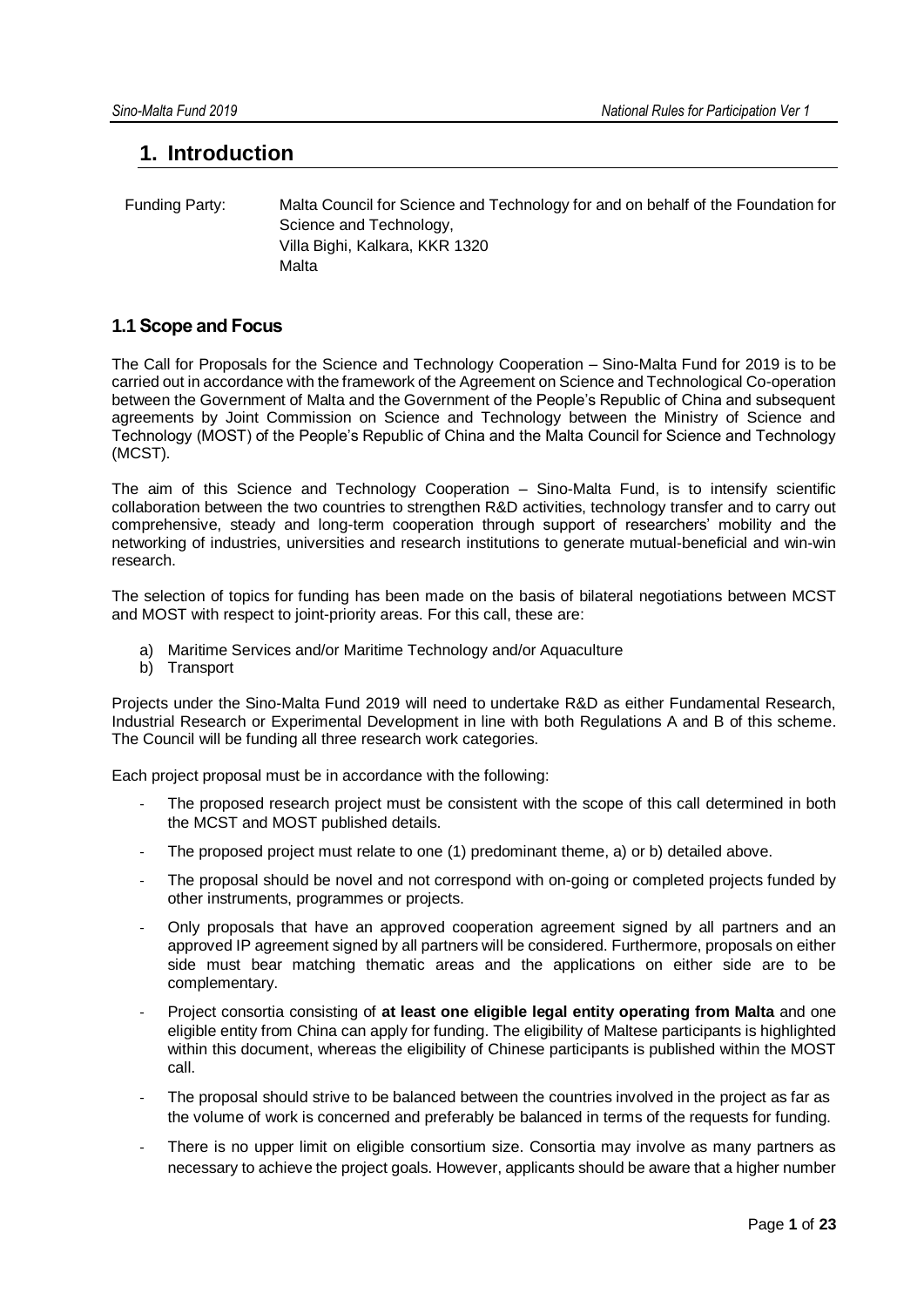of entities will not automatically result in a positive evaluation of the proposal. There is also no upper limit of partners from the same country, unless stated otherwise in the MOST call. Each side of the collaboration must however have, one (1) Principal Investigator (PI).

- MCST does not preclude the participation of entities from other countries, however these are to provide written proof that their part of the project will be covered independently from this call (i.e. in kind). They cannot act as a PI and their contribution to the project should not be vital. The MOST call must also be consulted with regards to any exemption of contradiction to this allowance by MCST which could nullify the statement.
- In every proposal, the PI from the Malta side and the PI from the Chinese side, bear the responsibility for submitting the application on behalf of the Consortium, to each of their respective managing authorities (i.e. MCST and MOST), whilst considering the national rules of either side.
- Applicants are to submit an application for assistance under this scheme before the start of works.
- Successful proposals will see Maltese entities entering into a Grant Agreement with MCST, with the Chinese entities entering into a Grant Agreement with MOST. MCST shall advise successful Maltese applicants whether they are to sign a Grant Agreement with MCST on a per partner basis, or in a collective manner.
- Each side (Maltese partners and Chinese partners) must adhere to their respective National Rules, to ensure joint-eligibility. Ineligibility of one side of the consortium, will result in an ineligible proposal overall.
- The proposal submitted by the Maltese PI to MCST must be written in **English**. The proposal submitted by the Chinese PI to MOST must be written in Chinese.

## <span id="page-3-0"></span>**1.2 National Contact Point**

Correspondence from Maltese entities should be directed to:

Dr. James Foden

The Malta Council for Science & Technology

Villa Bighi, Kalkara KKR 1320, Malta E-mail: [james.foden@gov.mt](mailto:james.foden@gov.mt)

Correspondence from Chinese entities should be directed to:

Tel. for Technical consultation: 010-58882999

e-mail for Technical consultation: [program@istic.ac.cn](mailto:program@istic.ac.cn)

### <span id="page-3-1"></span>**1.3 Definitions**

**Applicant** means anyone eligible for participation in a Project in terms of these Rules for Participation and who consequently applies for funding under this joint initiative.

**Arm's length** means that the conditions of the transaction between the contracting parties do not differ from those which would be stipulated between independent enterprises and contain no element of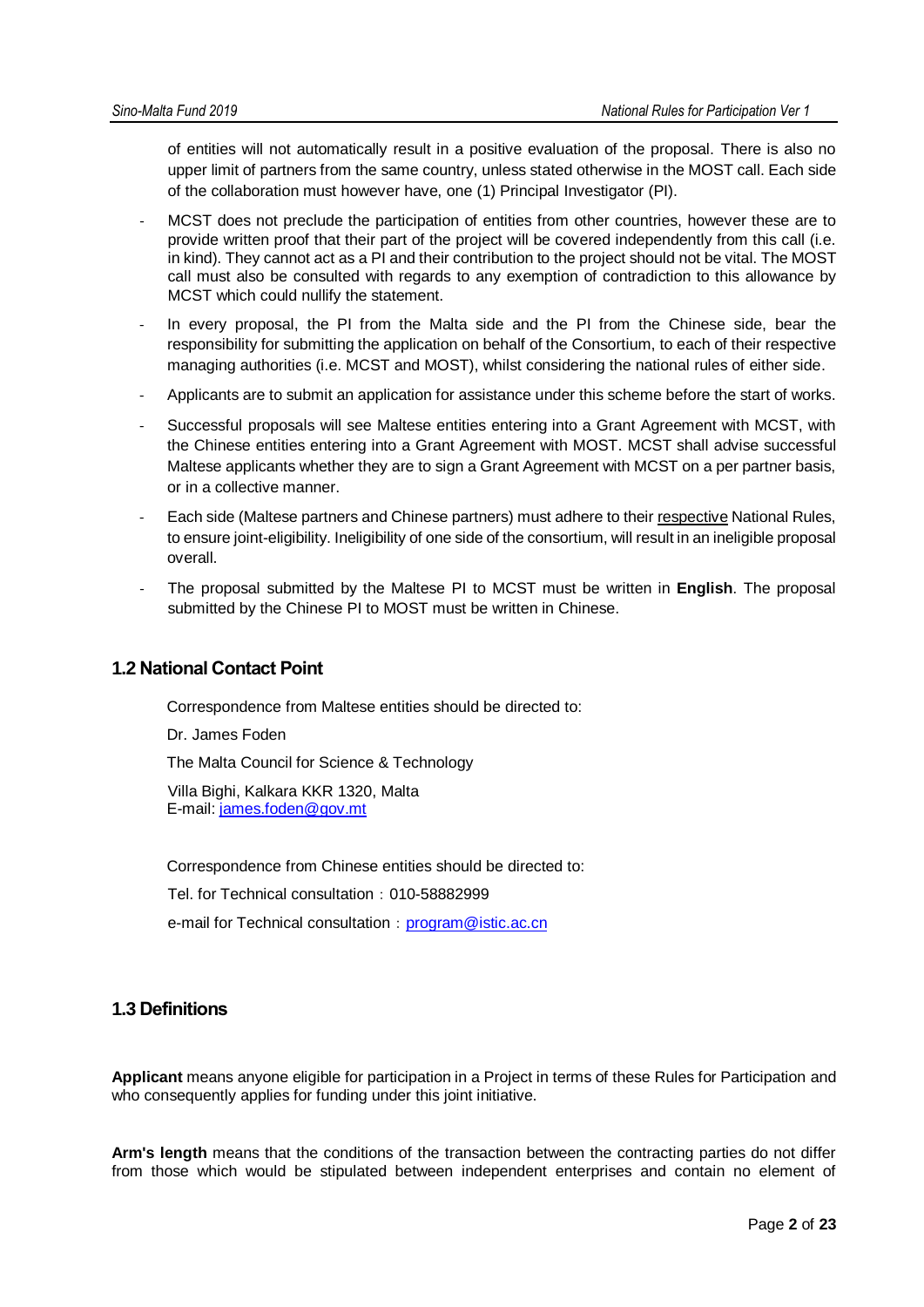collusion. Any transaction that results from an open, transparent and non-discriminatory procedure is considered as meeting the arm's length principle.

**Council** refers to the Malta Council for Science and Technology

**Effective collaboration** means collaboration between at least two independent parties to exchange knowledge or technology, or to achieve a common objective based on the division of labour where the parties jointly define the scope of the collaborative project, contribute to its implementation and share its risks, as well as its results. One or several parties may bear the full costs of the project and thus relieve other parties of its financial risks. Contract research and provision of research services are not considered forms of collaboration.

**Eligible direct costs** are those costs incurred directly by the national beneficiaries during the duration of the project and used primarily for the purpose of achieving the objectives of the project. All eligible expenses must be incurred between the Start Date and the End Date of the Project and must be limited to the budgeted value.

**End Date** means the date when the Project Period, having commenced on the Start Date, expires. The Project Period is the time required to execute the Project as indicated in the grant agreement.

**Industrial Entity** is defined as a Legal Entity having more than 50% private shareholding, including but not limited to, a privately-owned company or commercial enterprise, the objects and activities of which include the output of a specified product and service, and have the financial means to execute the project and a potential to use the results. In addition to research and innovation contributions and knowledge transfer, the entity may contribute to the consortium by developing, testing, commercializing or using such a product or service. Provided that a registered NGO, or a Professional Body as defined in this Section is considered as forming part of this definition.

**Innovation** is defined as the internationally novel scientific/technological development of a technological process, product or service. Also, the definition of innovation within the same context can also be applied to non-novel, yet step-change/ground-breaking enhancement of existing technological processes, products or services, or even the application of existing knowledge to new novel applications of these solutions to deliver step-change competitiveness through such an application.

**Large undertaking** is an undertaking not fulfilling the criteria laid down in Annex I of the COMMISSION REGULATION (EU) No 651/2014 of 17 June 2014 declaring certain categories of aid compatible with the internal market in application of Articles 107 and 108 of the Treaty.

**Linked enterprises** are enterprises which have any of the relationships with each other outlined in Annex I of the COMMISSION REGULATION (EU) No 651/2014 of 17 June 2014 declaring certain categories of aid compatible with the internal market in application of Articles 107 and 108 of the Treaty.

**Maltese Legal Entity** means any entity created under the law of Malta which has legal personality and which may, acting under its own name, exercise rights and be subject to obligations. For the definition of Chinese entity eligibility, the call published by MOST is to be consulted.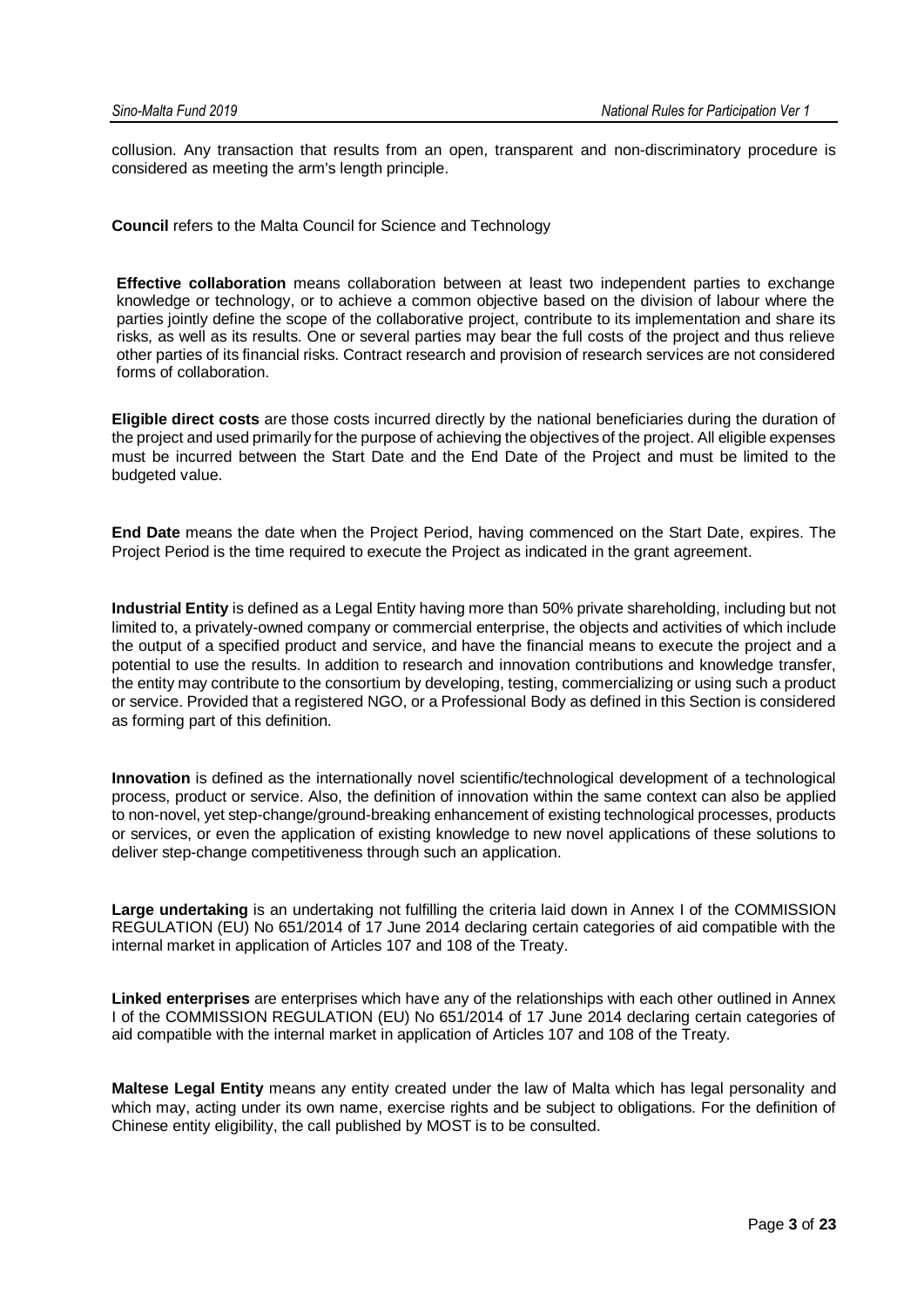**NGO** means any Voluntary or Non-Governmental Organisation set up in accordance with The Voluntary Organisations Act (Cap. 492 of the Laws of Malta).

**Non-profit making** is an entity where (a) the statute of the entity contains an express exclusion of the purpose to make profits; and (b) there is express provision in the statute defining the purposes of the entity which do not include the promotion of private interests, other than a private interest which is a social purpose; and (c) no part of the income, capital or property is available directly or indirectly to any promoter, founder, member, administrator, donor or any other private interest. Provided that if a promoter, founder, member, administrator or donor is another enrolled non-profit making organisation, the limitation in paragraph (c) shall not apply provided the availability of such income, capital or property is subject to conditions which are consistent with the general purposes of the grantor entity:

Provided further that an organisation shall continue to be deemed as non-profit making notwithstanding that:(i) it obtains a pecuniary gain from its activities when such gain is not received or credited to its members but is exclusively utilised for its established purposes; (ii) it buys or sells or otherwise deals in goods or services where such activities are exclusively related to its principal purposes; (iii) it is established for the general entertainment, pastime, education or other similar benefit only of its members; or (iv) it is established for the promotion of the social role, ethics, education and values of a trade or profession provided it does not promote the private interests of its members.

**Operating base in Malta** means if the legal entity:

1. owns, leases, or has been given the right of use by a third party, an adequate premises from where to conduct an eligible economic activity in the region of Malta;

and

2. employs at least one (1) person that is based in Malta and is liable to pay income tax in Malta.

**Partner** is defined as a partner in a consortium of a funded transnational project

**Personnel costs** means the costs of researchers, technicians and other supporting staff to the extent employed on the relevant project or activity

**Principal Investigator** is one of the local beneficiaries of a project consortium that is appointed as that entity responsible for all communications with the Council and the consortium partners from proposal submission to project end, regardless of the number of local partners and the number of Grant Agreements. The Project Contact from the Principal Investigator will have the responsibility of ensuring that all the partners involved in the consortium are eligible and supervises the project workflow with the help of WP leaders. Additionally, he/she will be required to submit the project application on behalf of the consortium and must also compile and submit reports / deliverables to the funding bodies which in turn will relay these documents to the Council.

**Professional Body** may be an organisation, an association, a chamber, society, institute or a group of professional persons not being enrolled or registered in terms of The Voluntary Organisations Act (Cap. 492 of the Laws of Malta) or not being otherwise recognised in terms of Law, and which is generally recognised and acknowledged by the professional persons it seeks to represent as their representative Body. For the purposes of this Definition, a professional person is one who has undergone a period of study at a university or a recognised institution of higher learning and has obtained the formal qualification entitling the person to practise the respective profession; and who provides a specialised service to the public, based primarily on a fiduciary relationship between herself/himself and the party to whom s/he provides such service on his own personal credibility and responsibility.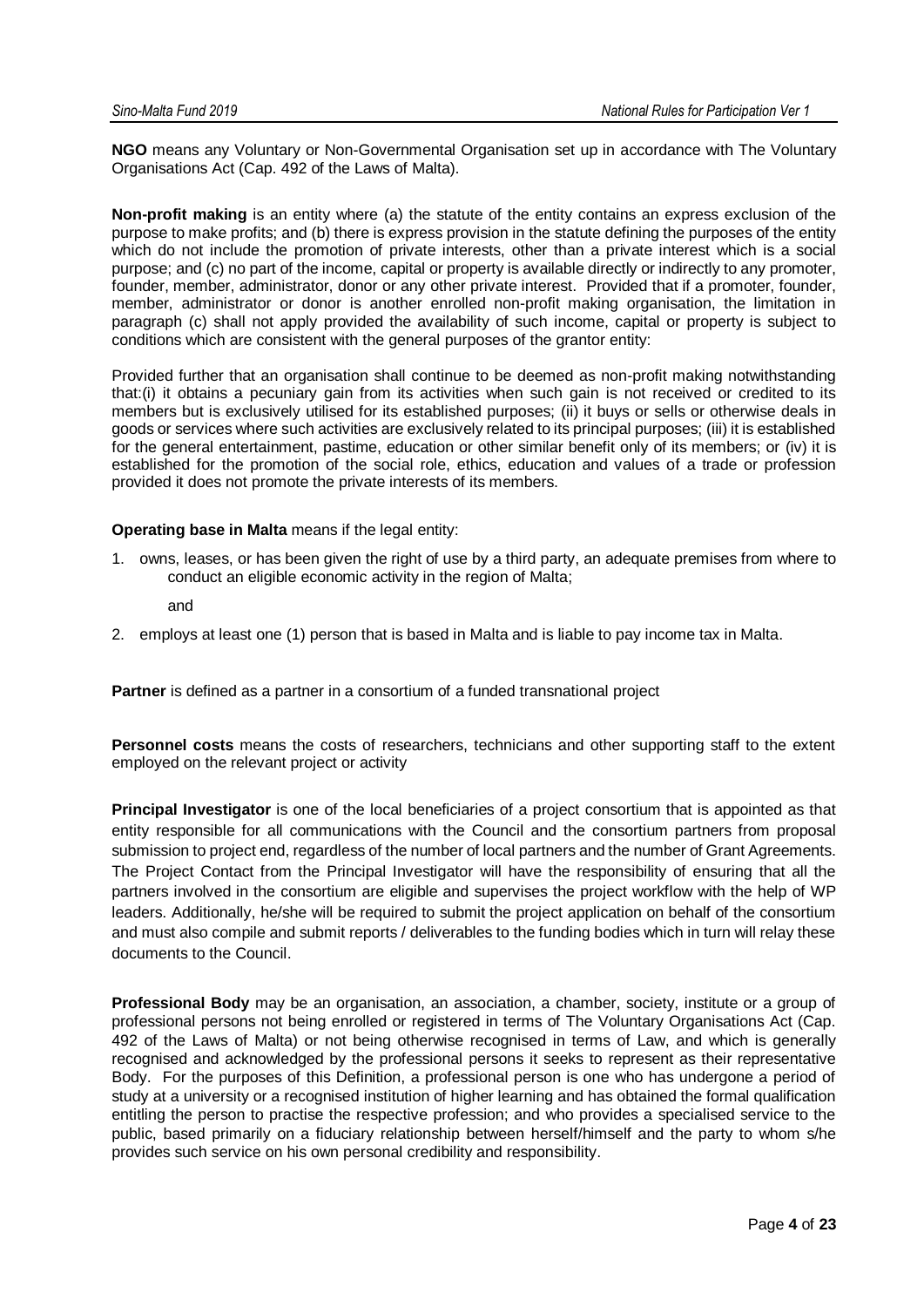**Project Contact** is the individual, appointed to communicate on behalf of the partner with the Council and other partners. There must be one (1) Project Contact per partner.

**Project Grant** means the granted funding provided.

**Project Value** means the entire project budget including any co-financing.

**Public Entity** means any Maltese Public Service Department or Maltese Public Sector Entity, or any Maltese Legal Entity which has more than 50% government shareholding. Public Service refers to all Ministries and Departments; and Public Sector Entities refers to authorities, corporations, agencies and commercial public-sector entities in which the Government has a majority shareholding and that are not listed on the stock exchange. Public Entities also include foundations, local councils and public academic entities. In the case of public academic entities, this includes but is not limited to a higher education entity or a research institute, whether as a whole body or as a component unit or department within such body, provided that the entity's ongoing education and research is scientifically in line with the subject of the application being submitted during this call provided that the higher education entity must be in possession of a license for Higher Education according to the Further and Higher Education (Licensing, Accreditation and Quality Assurance) Regulations – Subsidiary Legislation 327.433. This does not include the license for a tuition centre.

**Research and Development** is defined as the systematic investigation, work or research carried out in any field of science or technology through experiment, theoretical work or analysis undertaken in order to acquire new knowledge, primarily directed towards a specific practical aim or objective, and includes:

- a) **Fundamental Research** means experimental or theoretical work undertaken primarily to acquire new knowledge of the underlying foundations of phenomena and observable facts, without any direct commercial application or use in view
- b) **Industrial Research** means the planned research or critical investigation aimed at the acquisition of new knowledge and skills for developing new products, processes or services or for bringing about a significant improvement in existing products, processes or services. It comprises the creation of components parts of complex systems, and may include the construction of prototypes in a laboratory environment or in an environment with simulated interfaces to existing systems as well as of pilot lines, when necessary for the industrial research and notably for generic technology validation
- c) **Experimental Development** means acquiring, combining, shaping and using existing scientific, technological, business and other relevant knowledge and skills with the aim of developing new or improved products, processes or services. This may also include, for example, activities aiming at the conceptual definition, planning and documentation of new products, processes or services

Experimental development may comprise prototyping, demonstrating, piloting, testing and validation of new or improved products, processes or services in environments representative of real life operating conditions where the primary objective is to make further technical improvements on products, processes or services that are not substantially set. This may include the development of a commercially usable prototype or pilot which is necessarily the final commercial product and which is too expensive to produce for it to be used only for demonstration and validation purposes.

Experimental development does not include routine or periodic changes made to existing products, production lines, manufacturing processes, services and other operations in progress, even if those changes may represent improvements;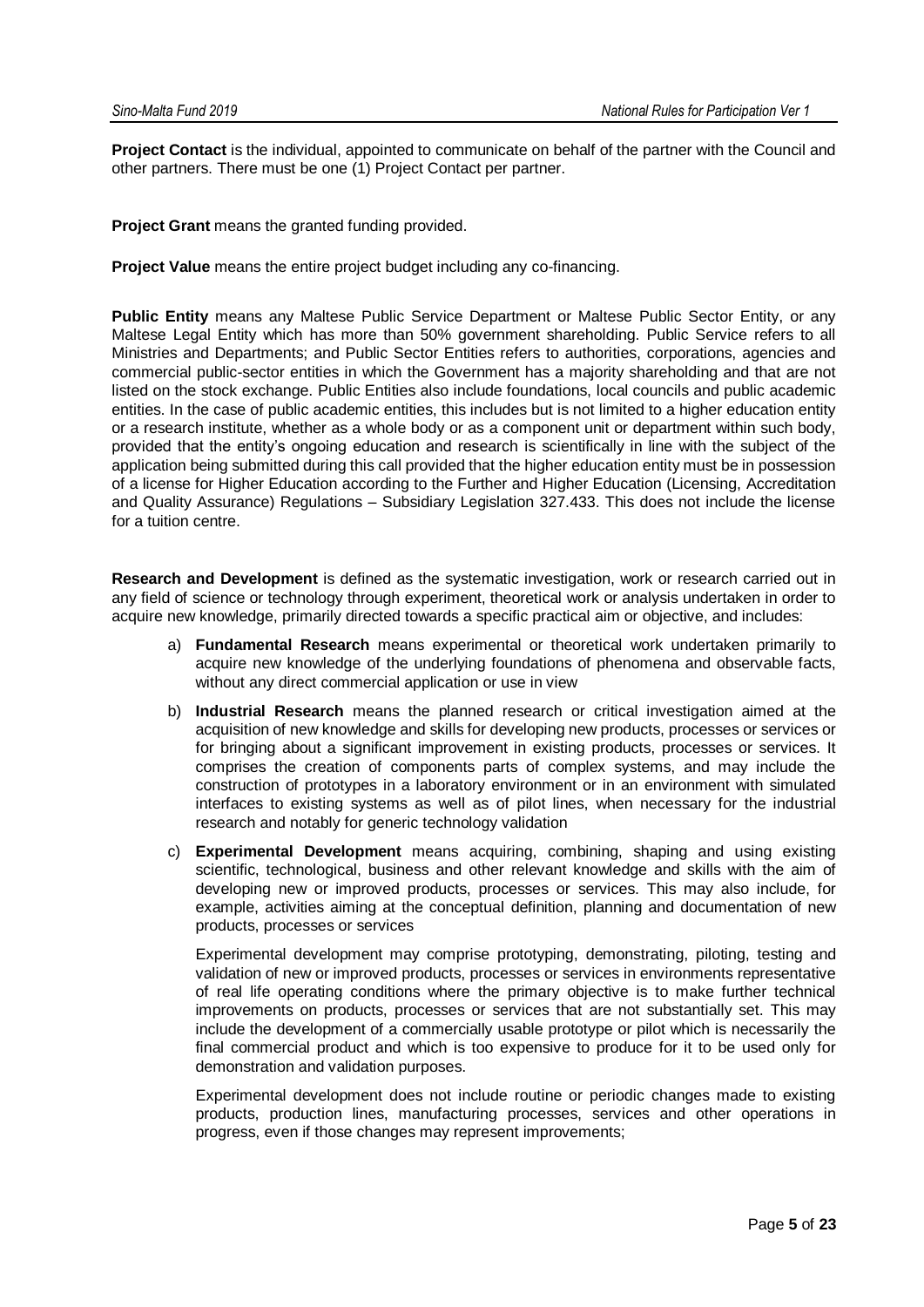**Research and knowledge-dissemination organisation** means an entity (such as universities or research institutes, technology transfer agencies, innovation intermediaries, research-oriented physical or virtual collaborative entities), irrespective of its legal status (organised under public or private law) or way of financing, whose primary goal is to independently conduct fundamental research, industrial research or experimental development or to widely disseminate the results of such activities by way of teaching, publication or knowledge transfer. Where such entity also pursues economic activities the financing, the costs and the revenues of those economic activities must be accounted for separately. Undertakings that can exert a decisive influence upon such an entity, in the quality of, for example, shareholders or members, may not enjoy preferential access to the results generated by it;

**Start of Works** means the earlier of either the start of construction works relating to the investment, or the first legally binding commitment to order equipment or any other commitment that makes the investment irreversible. Buying land and preparatory works such as obtaining permits and conducting feasibility studies are not considered start of works. For take-overs, 'start of works' means the moment of acquiring the assets directly linked to the acquired establishment; also known as *Start Date* being the date which is stated in the grant agreement for the official start of the project.

**Start-up Undertaking** shall be defined as an enterprise that has been established for less than five (5) years following its registration. For eligible undertakings that are not subject to registration, the five year eligibility period may be considered to start from the moment when the enterprise either starts its economic activity or is liable to tax for its economic activity.

**Single Undertaking** includes all enterprises having at least one of the following relationships with each other:

- i. One enterprise has a majority of the shareholders' or members' voting rights in another enterprise;
- ii. One enterprise has the right to appoint or remove a majority of the members of the administrative, management or supervisory body of another enterprise;
- iii. One enterprise has the right to exercise a dominant influence on another enterprise pursuant to a contract entered into with that enterprise or to a provision in its memorandum or articles of association;
- iv. One enterprise, which is a shareholder in or member of another enterprise, controls alone, pursuant to an agreement with other shareholders in or members of that enterprise, a majority of shareholders' or members' voting rights in that enterprise.

Enterprises having any of the relationships referred to in points (i) to (iv) above through one or more other enterprises shall be considered to be a single undertaking,

**Small and Medium Enterprises (SME)** is an undertaking which fulfils the criteria laid down in Annex I of Commission Regulation (EU) No 651/2014 of 17 June 2014 declaring certain categories of aid compatible with the internal market in application of Articles 107 and 108 of the Treaty.

**Subcontracted Activity** means any activity related to the project, (including but not limited to consultancy), which is not carried out directly by a Partner or its employees but is carried out by any third party (local or foreign) individual, company, partnership or entity, under whatsoever terms and conditions.

**Undertaking in Difficulty** means an undertaking in respect of which at least one of the following circumstances occurs: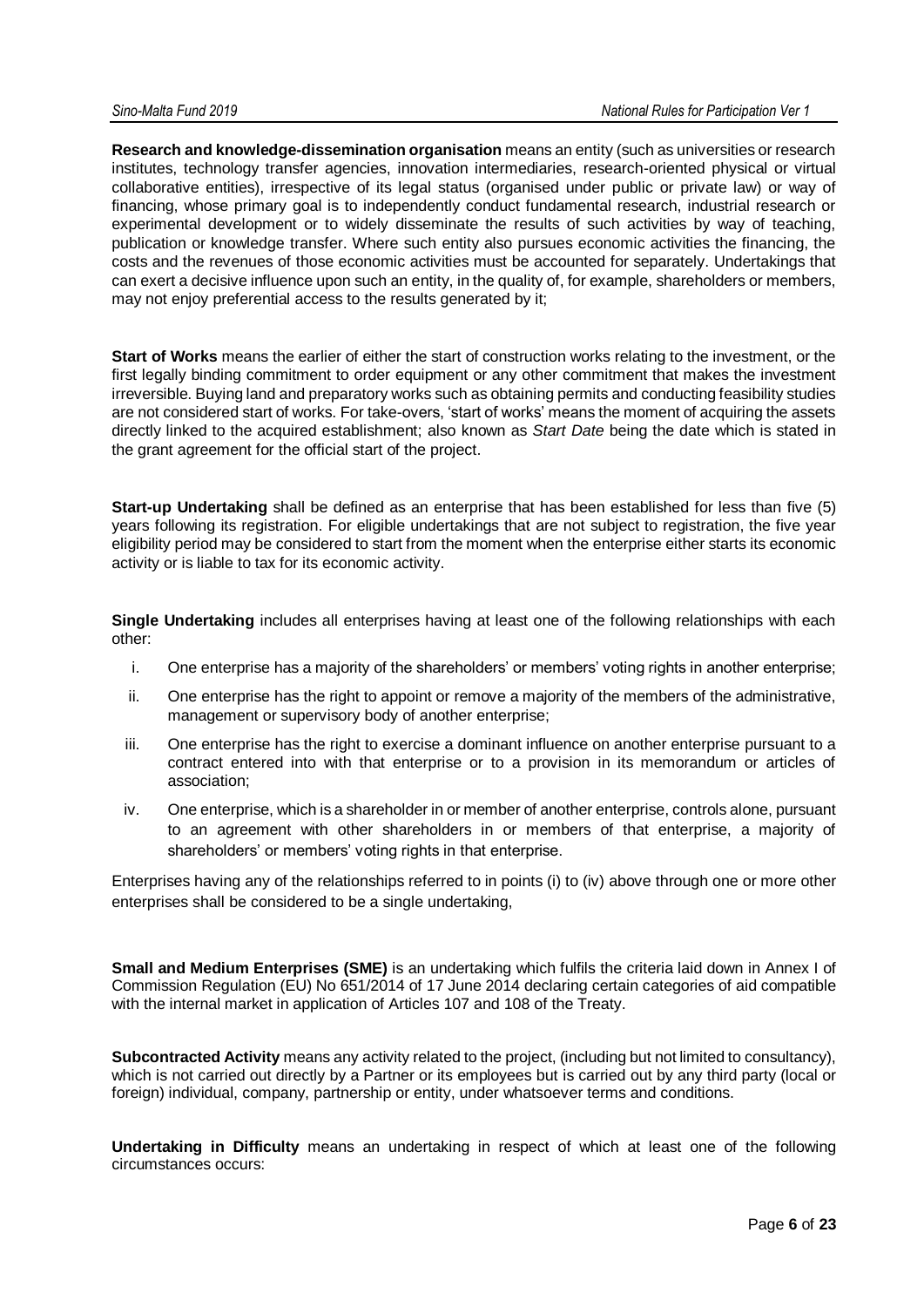(a) In the case of a limited liability company (other than an SME that has been in existence for less than three years or, for the purposes of eligibility for risk finance aid, an SME within 7 years from its first commercial sale that qualifies for risk finance investments following due diligence by the selected financial intermediary), where more than half of its subscribed share capital has disappeared as a result of accumulated losses. This is the case when deduction of accumulated losses from reserves (and all other elements generally considered as part of the own funds of the company) leads to a negative cumulative amount that exceeds half of the subscribed share capital. For the purposes of this provision, 'limited liability company' refers in particular to the types of company mentioned in Annex I of Directive 2013/34/EU and 'share capital' includes, where relevant, any share premium.

(b) In the case of a company where at least some members have unlimited liability for the debt of the company (other than an SME that has been in existence for less than three years or, for the purposes of eligibility for risk finance aid, an SME within 7 years from its first commercial sale that qualifies for risk finance investments following due diligence by the selected financial intermediary), where more than half of its capital as shown in the company accounts has disappeared as a result of accumulated losses. For the purposes of this provision, 'a company where at least some members have unlimited liability for the debt of the company' refers in particular to the types of company mentioned in Annex II of Directive 2013/34/EU.

(c) Where the undertaking is subject to collective insolvency proceedings or fulfils the criteria under its domestic law for being placed in collective insolvency proceedings at the request of its creditors.

(d) Where the undertaking has received rescue aid and has not yet reimbursed the loan or terminated the guarantee, or has received restructuring aid and is still subject to a restructuring plan.

(e) In the case of an undertaking that is not an SME, where, for the past two years:

- 1. the undertaking's book debt to equity ratio has been greater than 7.5 and
- 2. the undertaking's EBITDA interest coverage ratio has been below 1.0.

## <span id="page-8-0"></span>**2. Eligibility for Participation**

## <span id="page-8-1"></span>**2.1 Partner Eligibility**

Any Industrial Entity and any Public Entity operating in Malta, as defined in Section 1.3, may apply and will be eligible for funding subject to the terms and conditions laid out in this document*.*

Applicants, who fall within the definition of Industrial Entity, will be required to provide the following documents which will be considered during the national eligibility check stage (to be included as an annex to the National application form or else provide authorisation to the Council to obtain directly from the MFSA):

- Memorandum & Articles of Association or other constitutive document:
- Audited financial statements for last 3 fiscal years (2 sets).

In the event that the Applicant is a start-up and the above documents are not available, the Applicant shall provide the financial projections for three (3) years signed by an auditor, including:

- an income statement.
- a cash flow statement, and
- a statement of financial position

In the event that the review of these documents may result in too high an exposure risk to the Council, the Applicant will no longer be entitled to participate in the project.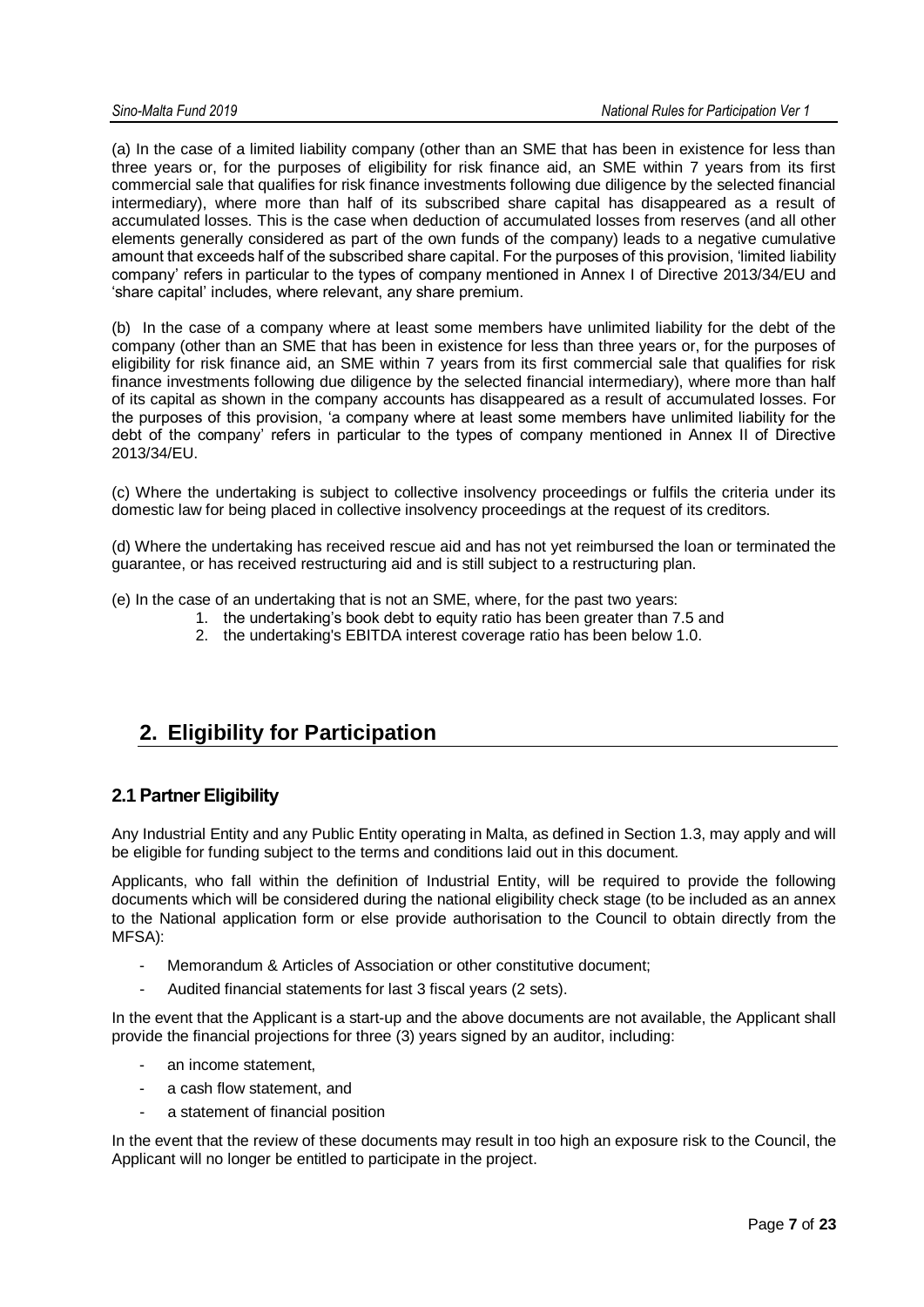Applicants who have other funded projects with the Council and are in default, and/or have gone beyond the timelines of the project, are not eligible to participate.

Any application submitted by or including the participation of any legal person or legal entity having, in totality or in majority ownership, the same shareholders, partners or persons holding and / or exercising a controlling power in any other legal entity which will have been at any time prior to such application declared as non-compliant or defaulting on any other contract or agreement entered into with the Council, shall be automatically declared as inadmissible.

## <span id="page-9-0"></span>**3. Funding Criteria**

The funds for the national beneficiaries participating in the project consortium will be made available in accordance with these rules and regulations.

## <span id="page-9-1"></span>**3.1 Project Duration**

Project duration should be a maximum of two (2) years. Successful projects are envisaged to start on 1<sup>st</sup> January 2020.

### <span id="page-9-2"></span>**3.2 Application Process**

Applicants are to submit an application for assistance under this scheme before the start of works.

Applications are required to be submitted via email to  $\frac{1}{2}$  ames.foden@gov.mt as per the notes to applicants in the National Application Form.

Only complete National Application Forms shall be considered.

## <span id="page-9-3"></span>**3.3 Submission Deadline**

<span id="page-9-4"></span>The submission deadline is 10<sup>th</sup> October 2019 at 23:59 CET.

### **3.4 Grant Value**

The total maximum National Budget for this Call is €350,000. This equates only to the funding available by the Council. MOST will match such funding for the Chinese side of the consortium.

The maximum amount to the national consortium per project is €175,000.

Funding for successful project submissions will be based on a periodic cash advance and will be regulated through a contractual agreement establishing the terms and conditions governing the financing of the project.

Funding under this joint initiative is made available on the basis that an Applicant does not benefit from any other grant or financial incentive in respect of the expenses related to execution of the project.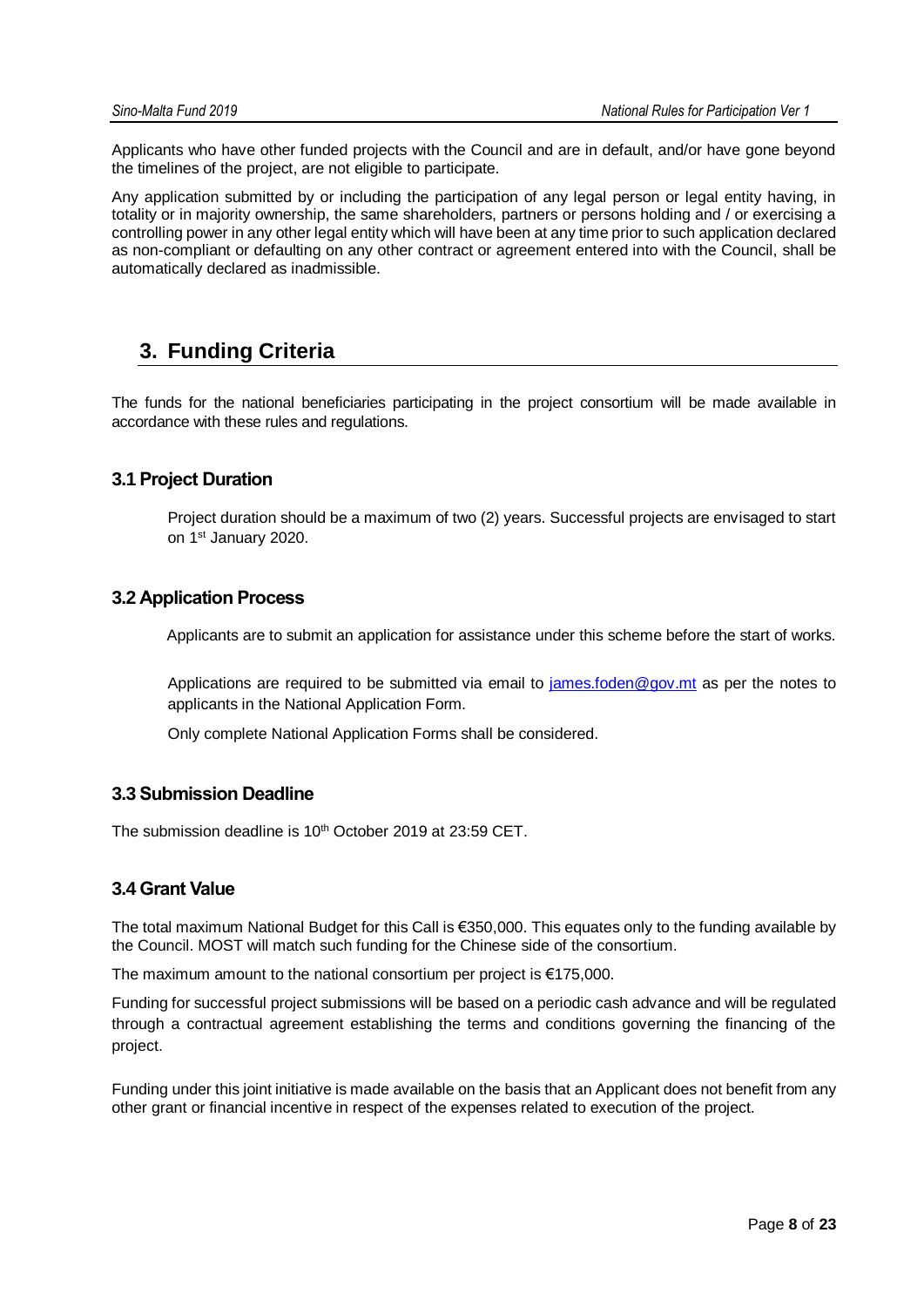## <span id="page-10-0"></span>**3.5 Project Contact**

Each national partner shall appoint a Project Contact who shall have the following responsibilities:

- To ensure compliance with their obligations in terms of the Contractual Agreement;
- To provide input to the Project Contact of the PI for the compilation of Periodic Reports and Final Reports including their timely submissions and effective execution of the project;
- To ensure submission of all required financial reporting as per the contractual obligations for the partner.
- <span id="page-10-1"></span>• To execute the project activities according to set timeframes and deliverables.

## **3.6 Deliverables**

#### **Mandatory deliverables**

The project plan must give details of certain activities which are required by the Council. These should be included as deliverables in the project proposal and include:

- 1. A showcase of the project to the general public by the national project partner/s through:
	- The publication of at least (2) two articles per year in local newspapers or magazines. These should not contain intellectual property but should raise awareness about the project and its benefits.
	- The organisation of at least one (1) half-day event to be held at the Council's premises or as otherwise directed by the Council.

2. Reporting on project progress as per the list hereunder in line with the templates provided by the Council;

- End of Stage Technical and Scientific Reports;
- End of Stage Financial Report;
- End of Project Technical and Scientific Report;
- End of Project Audited Financial Report.

The reports are to include sufficient evidence on the achievement of the project objectives as well as the parameters indicated in the application.

Changes to the project objectives, work-packages and all the parameters committed in the applications are to be detailed, justified and approved by the Council.

### **Recommended deliverables**

Further to the mandatory deliverables, the Council invites applications to also include deliverables as recommended below, subject to the nature of the research project:

- 1. Monograph/s and/or peer-reviewed paper/s for accepted publication in international journal/s of repute based on the work carried out through the Project. The subscription levels or Impact Factor of journals are important considerations. Similar papers published on open source media would also be considered favourably.
- 2. Oral presentation/s at international conference/s on the work carried out through the Project.
- 3. The attainment of undergraduate degrees and/or postgraduate degrees and/or post-doctoral research. In cases where the project duration is insufficient for the purpose of submitting a degree,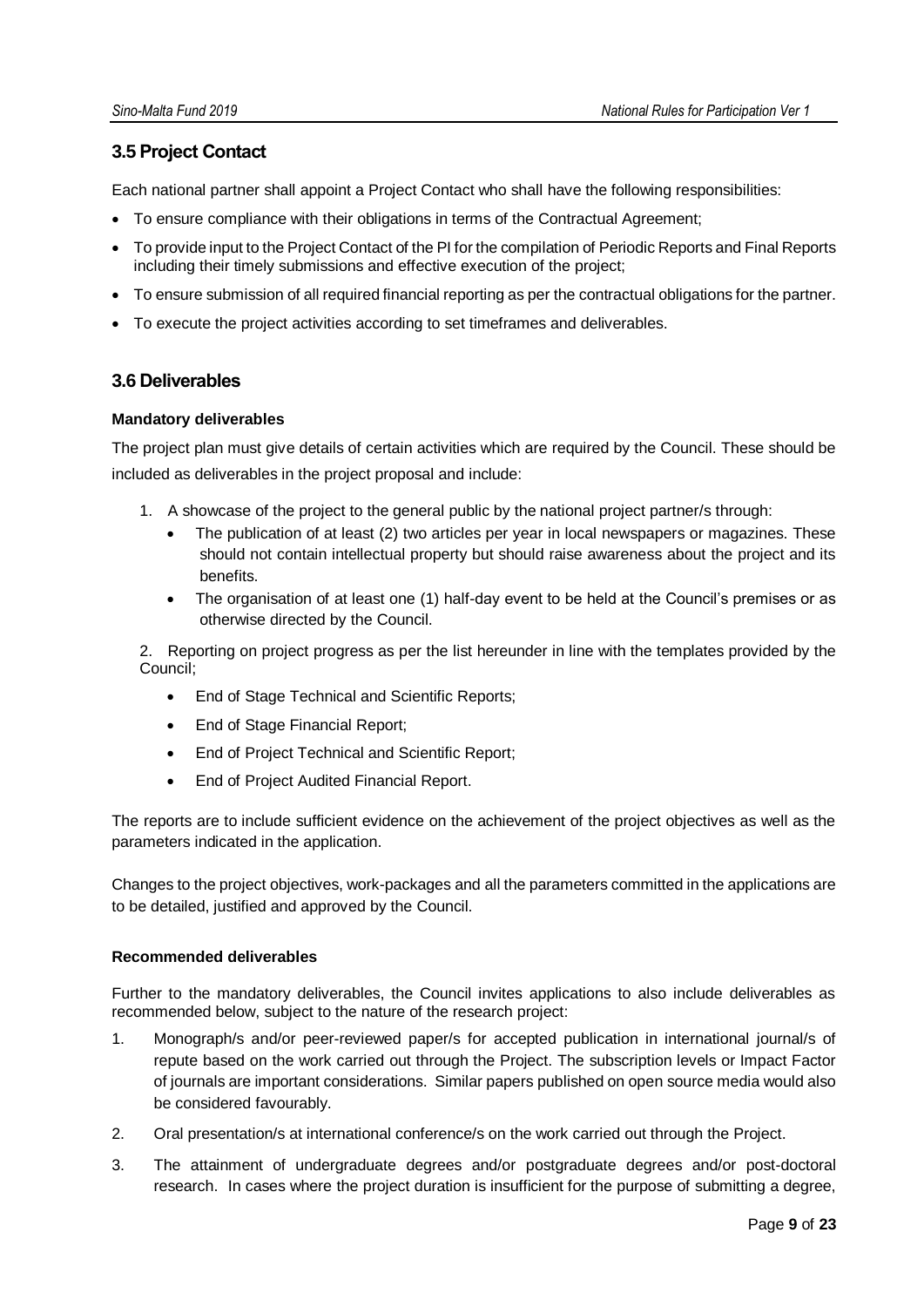there has to be a commitment to complete the degree outside the duration of the project utilising other sources of funding.

- 4. Registration of a patent or other Intellectual Property Rights stemming from the Project, in Malta as well as in any other country.
- 5. Commercial commitments such as technology innovations to be included in a partner's existing product or service.
- 6. Commercial commitments such as technology transfer licences.

## <span id="page-11-0"></span>**4. List of Eligible and Ineligible Costs**

## <span id="page-11-1"></span>**4.1 Eligible Costs**

Applicants may opt for **one** (1) of the following two regulations. Applicants are required to indicate their preference within the National application form.

Eligible costs are those costs incurred directly by the project partner during the duration of the project and used primarily for the purpose of achieving the objectives of the project.

All expenses must be incurred between the Start Date and the End Date of the project and must be limited to the budgeted value.

Please contact the Council for more information on the implications of these State Aid Rules.

**4.1.1. Eligible Costs under RegulationA:** *[Commission Regulation \(EU\) No. 1407/2013 of 18 December 2013](http://ec.europa.eu/competition/state_aid/legislation/de_minimis_regulation_en.pdf)  [on the application of Articles 107 and 108 of the Treaty on the Functioning of the European Union to de](http://ec.europa.eu/competition/state_aid/legislation/de_minimis_regulation_en.pdf)  [minimis aid \(the de minimis Regulation\)](http://ec.europa.eu/competition/state_aid/legislation/de_minimis_regulation_en.pdf)*

#### **a) Personnel Costs**

The permissible number of hours funded by this initiative is not to exceed an average of 20 hours per week per existing employee, as part of their normal working hours, to the extent employed on the project.

There is no limit on the number of employees per project other than that the total cost of funded hours per project will not exceed 20% of the project value (for existing personnel).

The hourly rate (z) is calculated using the formula:

 $\epsilon$  z = (basic salary + allowances) / yearly weekday hours. Eligible salaries are pinned to the following hourly rates (including National Insurance and Inland Revenue and allowances) and personnel limits per project:

| <b>Role in Project</b>                    | <b>Hourly rates</b>                 | <b>Limits per project</b> |
|-------------------------------------------|-------------------------------------|---------------------------|
| Management or equivalent                  | Up to $\in$ 37.63/hour              | Max 2 per project         |
| Senior<br>Researcher*<br>or<br>equivalent | $\vert$ € 21.74/hour to €30.56/hour | Max 2 per project         |
| Researcher <sup>¥</sup> or equivalent     | € 12.06 to € 21.72/hour             | Max 2 per project         |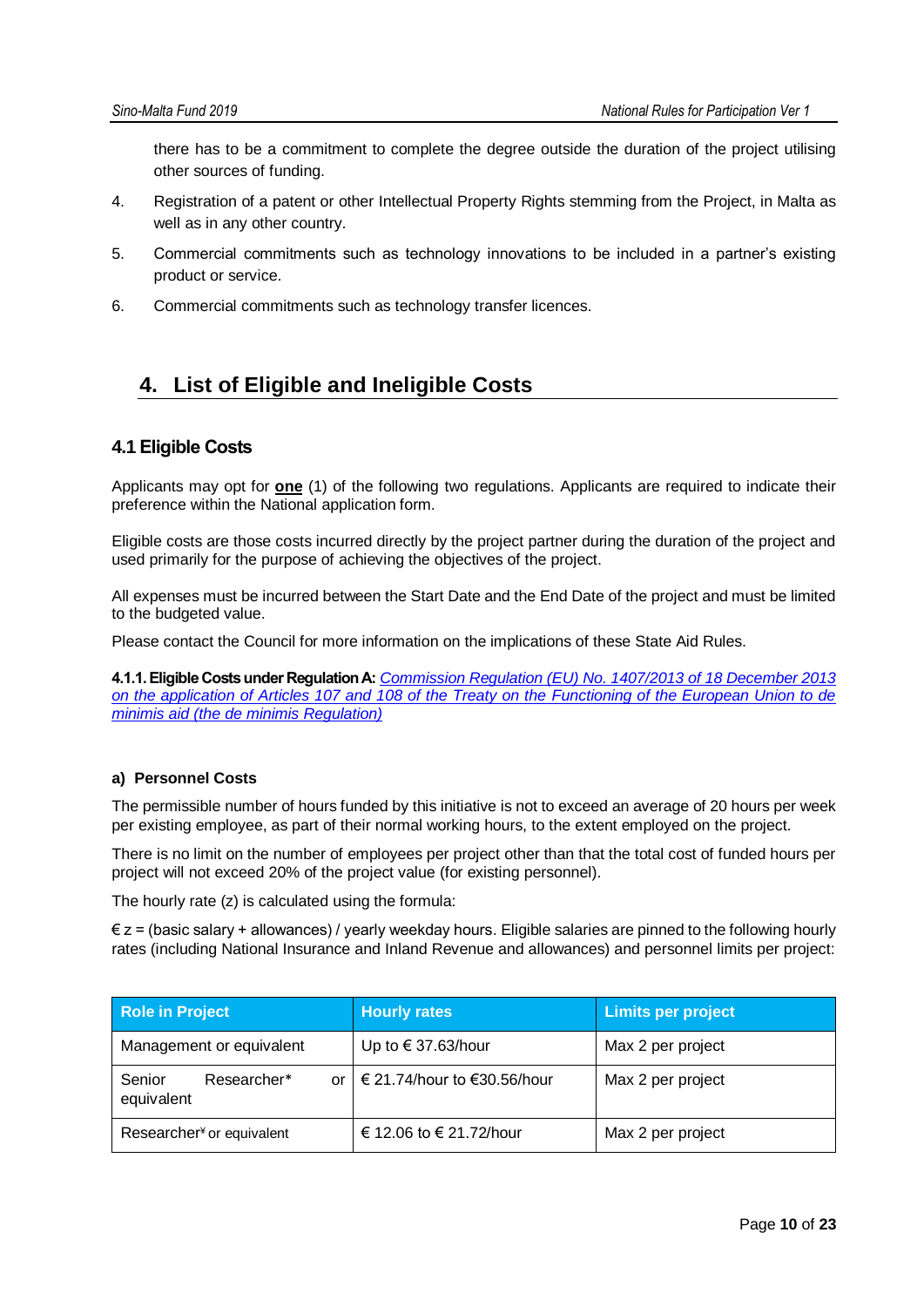| Operational,<br>research support assistant or<br>equivalent | technician, $ $ Up to $\in$ 12.05/hour |  |
|-------------------------------------------------------------|----------------------------------------|--|
|-------------------------------------------------------------|----------------------------------------|--|

*The rates stated in the table above are for the year 2019 and are to be applied in accordance with employment contracts, including allowances and benefits, and including employer contributions. For subsequent years a 5% increase per year is allowed.* 

\*The term 'senior researcher' is to be used for a postdoctoral researcher with a specialist and high level of local and international experience in the field. Individuals possessing a high level of experience in industry can still be considered.

¥The term 'researcher' is to be used for a Bachelor's, Master's or a Ph.D degree holder and hence the hourly rate should be equivalent to the degree held by the relevant individual.

Personnel in salary brackets that are higher than those noted above will still only be reimbursed at the rates of the eligible brackets above depending on their role in the project. The hourly rates will have to be noted in the application along with the number of hours on the project per individual.

The salary of senior researchers, researchers, technicians, operators and research support assistants that are employed **specifically** for the project would not form part of the personnel costs limit of 20% of the project value. This provision is not applicable to existing personnel that are provided with separate part time contracts to extend their working hours with the entity, for the purpose of the project.

Personnel Costs related to Project Management are further limited to 10% of the project value and form part of the 20% limit set on personnel costs.

Students can be engaged on the project and paid an annual stipend of €6,000 when reading for a Master's degree or an annual stipend of €8,000 when reading for a Doctoral degree. Note that for every engaged student, a full-time researcher must be employed by the applicant. The eligible costs for stipends is limited to a maximum of two years.

Filled time sheets are to be retained for all personnel, including students, as proof of number of hours spent on the project. Documentation of the utilisation of the employees' internally funded research quota for other research activities is to be retained as this evidence may be required by the auditors.

#### **b) Specialised equipment and research consumables**

Purchase of specialised equipment including software, limited to 20% of project value. Overall value of consumables typically cannot exceed 20% of project value.

#### **c) Travel and Subsistence**

Applicants which are not regulated by the Public Contracts Regulations (Chapter 174.04 of the Laws of Malta) are required to obtain three quotations for purchases related to travel.

For the attendance of consortium meetings, only one (1) person will be eligible to attend the meeting.

For the attendance of international conferences, only one (1) person will be eligible to attend per six (6) months.

Eligible costs under this section include the cost of economy flights, public transport and other expenses that have been incurred for the purpose of the project after selection of the most economic solutions. Per diems are payable for travel up to a maximum of 14 days in a row.

Travel expenses are limited to 20% of project value.

#### **d) Other Operating Expenses**

Other operating expenses incurred directly as a result of the project. These must be approved beforehand by the Council and must not fall under ineligible costs.

#### **e) Costs of contractual research, knowledge and patents**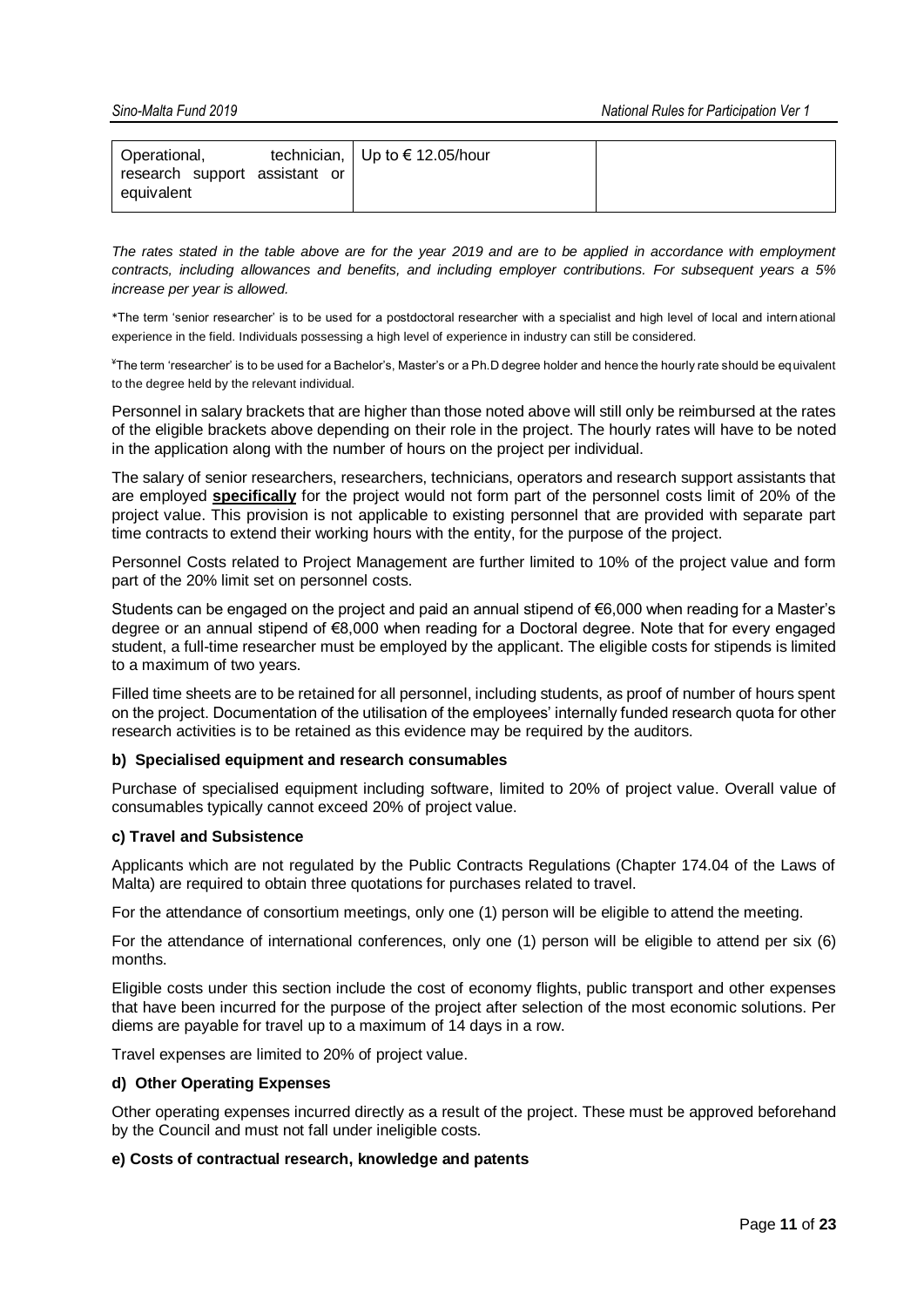Costs of contractual research, knowledge and patents bought or licensed from outside sources at arm's length conditions, as well as costs of consultancy and equivalent services used exclusively for the project.

#### **f) Overheads**

Overheads will be covered at 20% of direct eligible costs, excluding the costs of (1) subcontracting; (2) items of equipment above €5000; and (3) consumables above €5000.

It is to be noted that for equipment, the capping of €500 is per piece while for consumables, the capping of €500 is for the total amount of consumables.

#### **g) Subcontracted activities**

Subcontracted activities shall be allowed up to a limit of 20% of the project value, provided that prior approval is attained from the Council before subcontracting to ensure fair procurement procedures.

#### *Additional Provisions*

Eligible Costs are to conform to the following and are subject to the final audit scrutiny:

- Any expenses incurred during the course of the project must be consistent with the principles of economy, efficiency and effectiveness.
- In the event of purchases of any value, private entity partners are required to demonstrate adequate marketing testing, obtaining three (3) quotations from three (3) different, independent and relevant sources.
- Public Entity partners are to follow Public Procurement Regulations in their entity.
- Any calls for the recruitment of staff on a project is to be conducted in a strictly transparent manner and is to include a public call in the form of an advert published in a Sunday newspaper (minimum size of advert: 2 columns by 8cm) and interview process.
- Commercial transactions between any applicants or consortium partners, or between any applicants or a consortium partner and a company with similar shareholding to a consortium partner, is not allowed. All transactions need to be carried out in line with the arm's length principle outlined in Section 1.3.

#### *Aid Intensity*

The financial contribution to a Principal Investigator or a Partner which falls under the definition of Public Entity shall be 100% of eligible costs incurred by that Partner.

The financial contribution to a Principal Investigator or a Partner which falls under the definition of Industrial Entity shall be limited to 75% of eligible costs incurred by that Partner. Therefore, such a Partner must contribute the remaining 25% to the Project. It is not possible for a Partner to cover the contribution of 25% 'in-kind'.

A Principal Investigator or Partner that falls under the definition of NGO or Professional Body and is considered as a profit-making entity, will also be limited to 75% of the eligible costs incurred by that Partner whilst the financial contribution to non-profit making NGOs and Professional Bodies shall be 100%.

#### *Applicable State Aid Regulations and Obligations*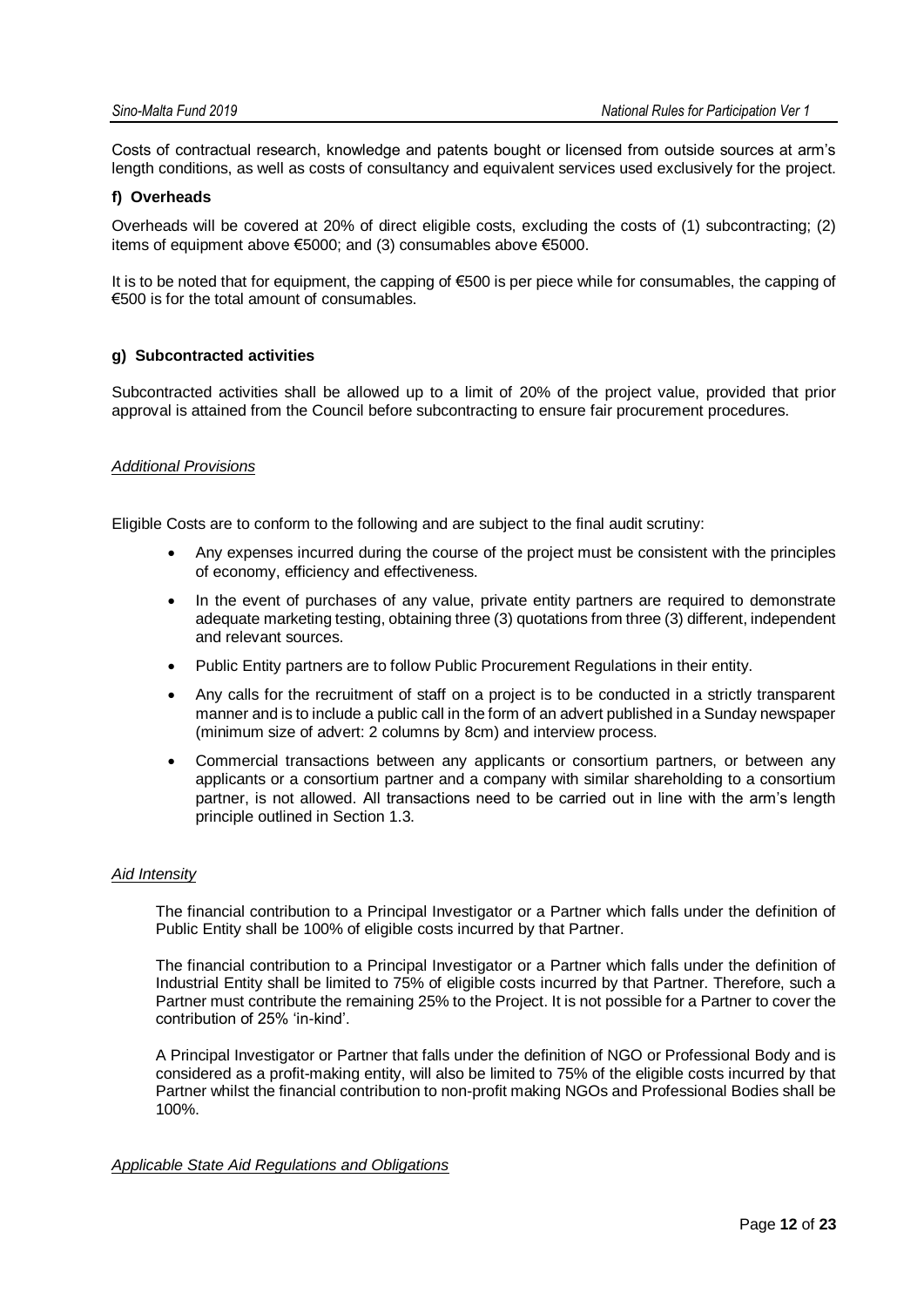Assistance provided under Regulation A of these National Rules for Participation is in line with the [Commission Regulation \(EU\) No. 1407/2013 of 18 December 2013 on the application of Articles 107 and](http://ec.europa.eu/competition/state_aid/legislation/de_minimis_regulation_en.pdf)  [108 of the Treaty on the Functioning of the European Union to de minimis aid \(the de minimis Regulation\).](http://ec.europa.eu/competition/state_aid/legislation/de_minimis_regulation_en.pdf)

The total amount of *de minimis* aid granted to a single undertaking shall not exceed the amount of €200,000 over any period of three consecutive fiscal years. The total amount of *de minimis* aid granted to a single undertaking performing road freight transport for hire or reward shall not exceed €100 000 over any period of three fiscal years.

This aggregate maximum threshold applies in principle to all economic sectors with the exception of the road transport, agriculture and fisheries sectors for which different thresholds and criteria apply. The term 'undertaking' includes also all companies in a group (which fall under the direct or indirect ownership or control of the same ultimate parent company) and relevant partner and linked enterprises as defined in Annex I of Commission Regulation (EU No 651/2014). This period covers the fiscal year concerned as well as the previous two fiscal years. 'Fiscal year' means the fiscal year as used for tax purposes by the undertaking concerned.

This maximum threshold would include all State aid granted under this aid scheme and any other State aid measure granted under the *de minimis* rule including that received from any entity other than the Malta Council for Science and Technology. Any *de minimis* aid received in excess of the established threshold will have to be recovered, with interest, from the undertaking receiving the aid.

The de minimis declaration form must be filled in and submitted together with the application form.

Assistance approved under this aid scheme is NOT:

- i. Aid granted to undertakings active in the fishery and aquaculture sector, as covered by Council Regulation (EC) No. 104/2000;
- ii. Aid granted to undertakings active in the primary production of agricultural products;
- iii. Aid granted to undertakings active in the sector of processing and marketing of agricultural products, in the following cases:
	- a. Where the amount of the aid is fixed on the basis of the price or quantity of such products purchased from primary producers or put on the market by the undertakings concerned;
	- b. Where the aid is conditional on being partly or entirely passed on to primary producers;
- iv. Aid to export-related activities towards third countries or Member States, namely aid directly linked to the quantities exported, to the establishment and operation of a distribution network or to other current expenditure linked to the export activity;
- v. Aid contingent upon the use of domestic over imported goods;
- vi. Aid for the acquisition of road freight transport vehicles granted to undertakings performing road freight transport for hire or reward.

Where an undertaking is active in the sectors referred to in points (i), (ii) and (iii) above as well as in other sectors falling within the scope of the *de minimis Regulation*, the Council will ensure a separation of the activities or distinction of costs. Only those sectors eligible for assistance under the *de minimis Regulation* will be assisted. Activities in the sectors excluded from the scope of the de minimis Regulation will not benefit from assistance under this aid scheme.

In terms of Article 5 of the *de minimis Regulation*, *de minimis* aid granted under this initiative may be cumulated with *de minimis* aid granted in accordance with Commission Regulation (EU) No 360/2012 up to the ceiling laid down in that Regulation. It may be cumulated with *de minimis* aid granted in accordance with other de *minimis regulations* up to the relevant ceiling fixed in terms of these National Rules for Participation.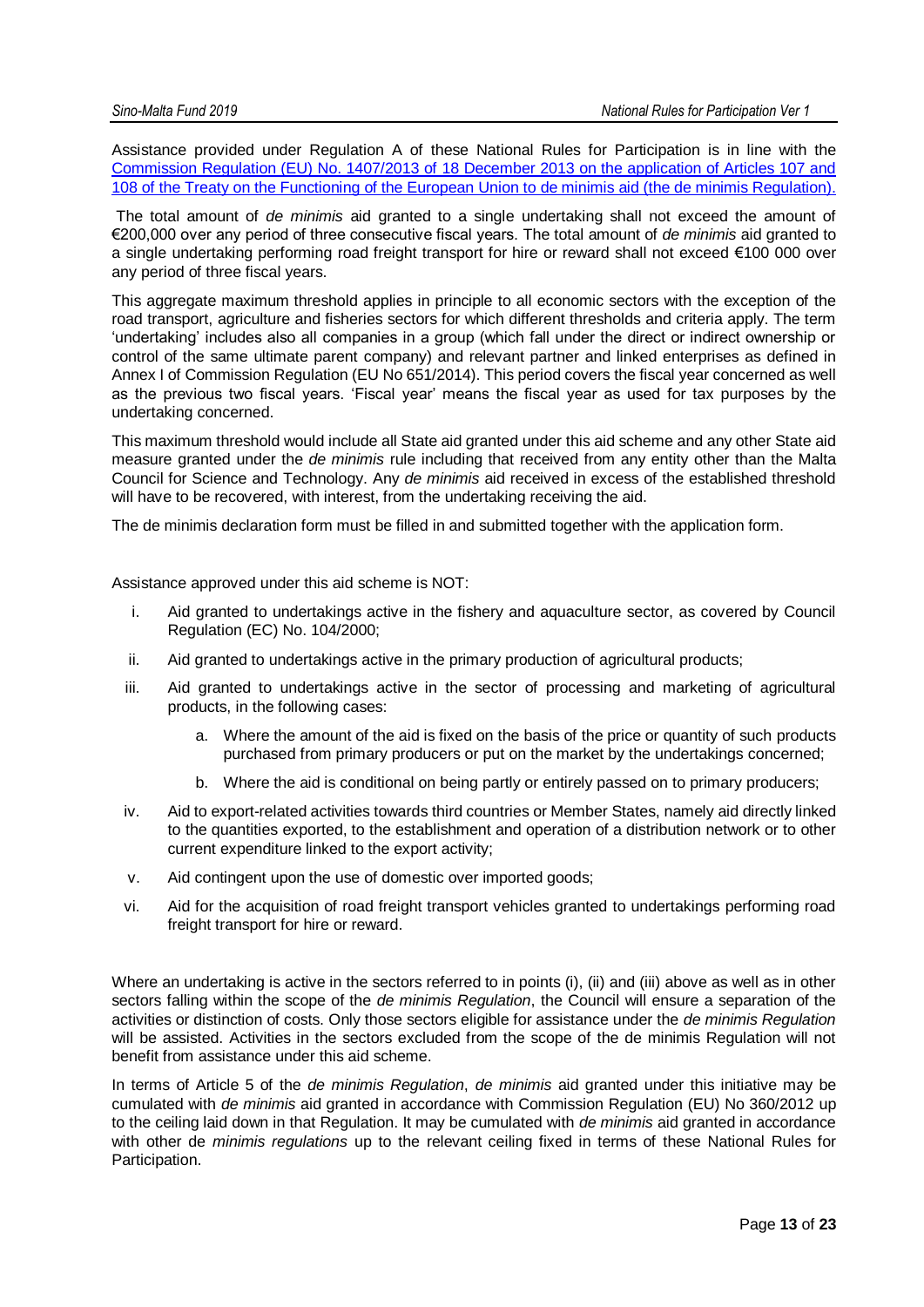*De minimis aid* approved under this initiative shall not be cumulated with State aid in relation to the same eligible costs or with State aid for the same risk finance measure, if such cumulation would exceed the highest relevant aid intensity or aid amount fixed in the specific circumstances of each case by a block exemption regulation or a decision adopted by the European Commission. *de minimis aid* which is not granted for or attributable to specific eligible costs may be cumulated with other State aid granted under a block exemption regulation or a decision adopted by the Commission.

**4.1.2. Eligible Costs under Regulation B:** *[Commission Regulation \(EU\) No 651/2014 of 17 June 2014](https://eur-lex.europa.eu/legal-content/EN/TXT/PDF/?uri=CELEX:32014R0651&from=EN)  [declaring certain categories of aid compatible with the internal market in application of Articles 107 and](https://eur-lex.europa.eu/legal-content/EN/TXT/PDF/?uri=CELEX:32014R0651&from=EN) 108 [of the Treaty.](https://eur-lex.europa.eu/legal-content/EN/TXT/PDF/?uri=CELEX:32014R0651&from=EN)*

#### **a) Personnel Costs**

The permissible number of hours funded by this Programme is not to exceed an average of 10 hours per week per existing employee, as part of their normal working hours, to the extent employed on the project.

There is no limit on the number of employees per project other than that the total cost of funded hours per project will not exceed 20% of the project value (for existing personnel).

The hourly rate (z) is calculated using the formula:

 $\epsilon$  z = (basic salary + allowances) / yearly weekday hours. Eligible salaries are pinned to the following hourly rates (including National Insurance and Inland Revenue and allowances) and personnel limits per project:

| <b>Role in Project</b>                                                     | <b>Hourly rates</b>                    | <b>Limits per project</b> |
|----------------------------------------------------------------------------|----------------------------------------|---------------------------|
| Management or equivalent                                                   | Up to $\in$ 37.63/hour                 | Max 2 per project         |
| Senior<br>Researcher*<br>equivalent                                        | or $\vert$ € 21.74/hour to €30.56/hour | Max 2 per project         |
| Researcher <sup>¥</sup> or equivalent                                      | € 12.06 to € 21.72/hour                | Max 2 per project         |
| Operational,<br>technician,<br>research support assistant or<br>equivalent | Up to $\in$ 12.05/hour                 |                           |

*The rates stated in the table above are for the year 2019 and are to be applied in accordance with employment contracts, including allowances and benefits, and including employer contributions. For subsequent years a 5% increase per year is allowed.* 

\*The term 'senior researcher' is to be used for a postdoctoral researcher with a specialist and high level of local and international experience in the field. Individuals possessing a high level of experience in industry can still be considered.

¥The term 'researcher' is to be used for a Bachelor's, Master's or a Ph.D degree holder and hence the hourly rate should be equivalent to the degree held by the relevant individual.

Personnel in salary brackets that are higher than those noted above will still only be reimbursed at the rates of the eligible brackets above depending on their role in the project. The hourly rates will have to be noted in the application along with the number of hours on the project per individual.

The salary of senior researchers, researchers, technicians, operators and research support assistants that are employed **specifically** for the project would not form part of the personnel costs limit of 20% of the project value. This provision is not applicable to existing personnel that are provided with separate part time contracts to extend their working hours with the entity, for the purpose of the project.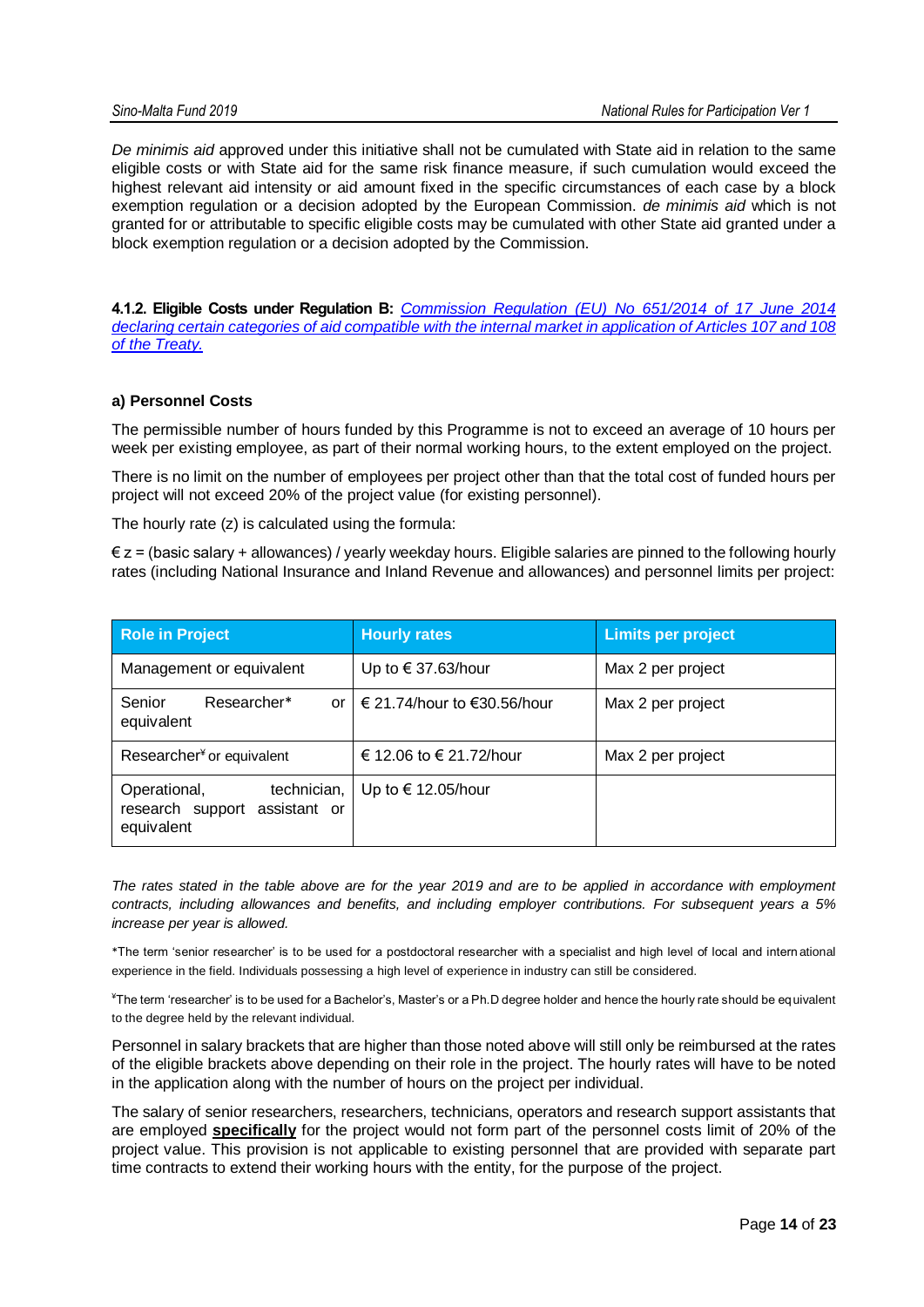Personnel Costs related to Project Management are further limited to 10% of the project value and form part of the 20% limit set on personnel costs.

Students can be engaged on the project and paid an annual stipend of €6,000 when reading for a Master's degree or an annual stipend of €8,000 when reading for a Doctoral degree. Note that for every engaged student, a full-time researcher must be employed by the applicant. The eligible costs for stipends is limited to a maximum of two years.

Filled time sheets are to be retained for all personnel, including students, as proof of number of hours spent on the project. Documentation of the utilisation of the employees' internally funded research quota for other research activities is to be retained as this evidence may be required by the auditors.

#### **b) Instruments and Equipment**

Purchase of specialised equipment including software, limited to 20% of project value. Overall value of consumables typically cannot exceed 20% of project value.

Costs of instruments and equipment are eligible to the extent and for the period used for the project. Where such instruments and equipment are not used for their full life for the project, only the depreciation costs corresponding to the life of the project, as calculated on the basis of generally accepted accounting principles are considered as eligible.

The deprecation costs must be verified by a Certified Public Accountant.

#### **c) Costs of contractual research, knowledge and patents**

Costs of contractual research, knowledge and patents bought or licensed from outside sources at arm's length conditions, as well as costs of consultancy and equivalent services used exclusively for the project.

#### **d) Other Operating Expenses**

Other operating expenses incurred directly as a result of the project. These must be approved beforehand by the Council and must not fall under ineligible costs.

#### **e) Overheads**

Overheads that are incurred directly as a result of the project will be covered at 20% of direct eligible costs, excluding the costs of (1) subcontracting; (2) items of equipment above €5000; and (3) consumables above €5000.

It is to be noted that for equipment, the capping of  $\epsilon$ 500 is per piece while for consumables, the capping of €500 is for the total amount of consumables.

#### *Subcontracting Activities*

Subcontracted activities shall be allowed up to a limit of 20% of the project value, provided that prior approval is attained from the Council before subcontracting to ensure fair procurement procedures.

#### *Aid Intensity*

Aid intensity is to be considered vis-à-vis the overall consortium composition (Maltese and Chinese). Yet, the below definitions and aid intensities are applicable only to the Maltese partners. Chinese partners are to seek guidance from MOST.

The aided part of the research and development project shall completely fall within one or more of the following categories:

a) Fundamental research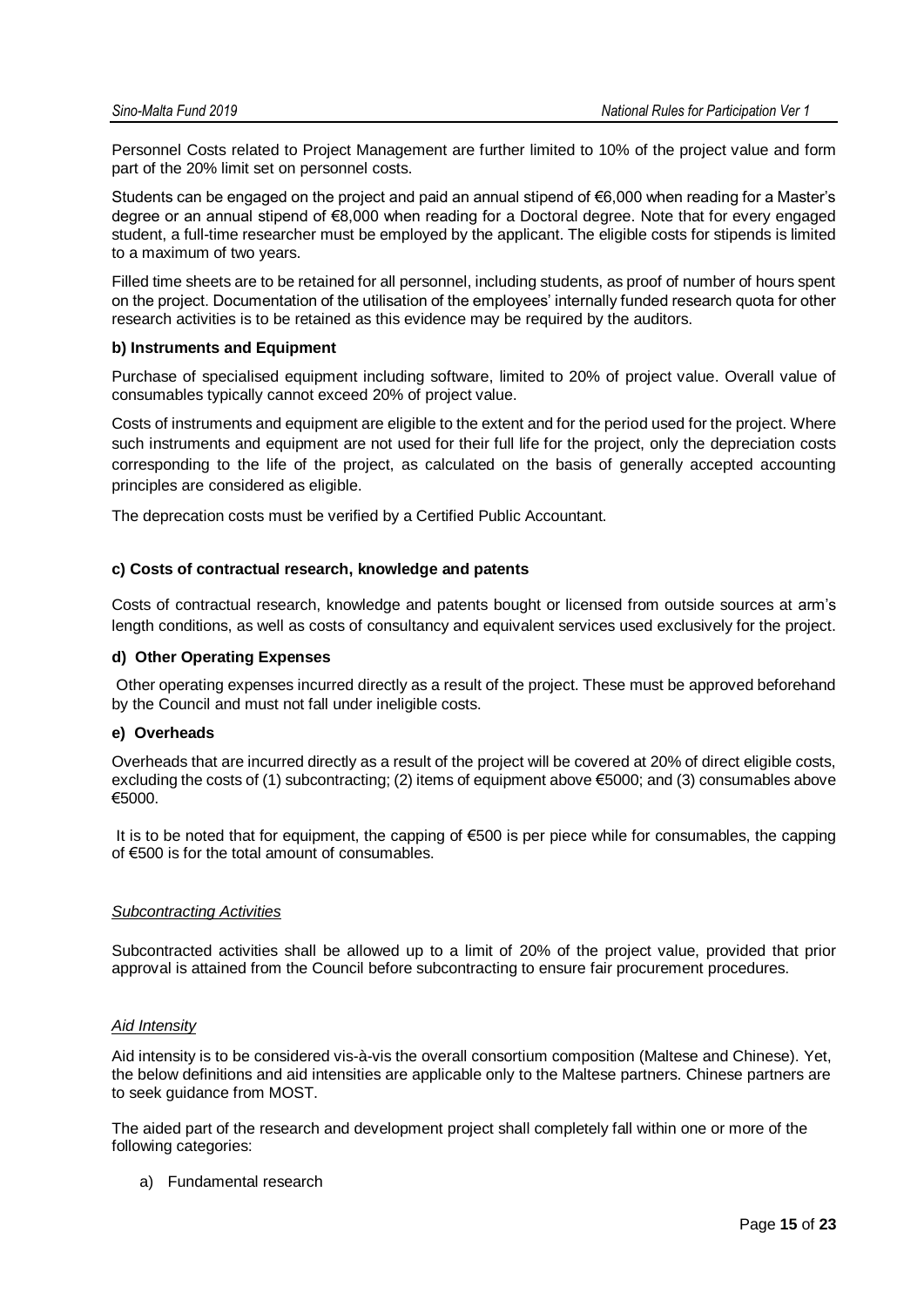- b) Industrial research
- c) Experimental development

The aid intensity for each beneficiary shall not exceed:

- a) 100% of the eligible costs for fundamental research;
- b) 50% of the eligible costs for industrial research;
- c) 25% of the eligible costs for experimental development

The aid intensities for industrial research and experimental development may be increased up to a maximum aid intensity of 80% of the eligible costs as follows:

- a) By 10 percentage points for medium-sized enterprises and by 20 percentage points for small enterprises;
- b) By 15 percentage points if one of the following conditions is fulfilled:
	- i. The project involves effective collaborations:
		- $\circ$  Between undertakings among which at least one is an SME, and no single undertaking bears more than 70% of the eligible costs, or
		- o Between an undertaking and one or more research and knowledge-dissemination organisations, where the latter bear at least 10% of the eligible costs and have the right to publish their own research results;
	- ii. The results of the project are widely disseminated through conferences, publications, open access repositories, or free or open source software.

The amount of assistance granted to participants will not exceed the thresholds laid down in Article 4(1) (i) of Commission Regulation (EU) No 651/2014.

#### *Additional Provisions*

Eligible Costs are to conform to the following and are subject to the final audit scrutiny:

- Any expenses incurred during the course of the project must be consistent with the principles of economy, efficiency and effectiveness.
- In the event of purchases of any value, private entity partners are required to demonstrate adequate marketing testing, obtaining three (3) quotations from three (3) different, independent and relevant sources.
- Public entity partners are to follow Public Procurement Regulations in their entity.
- Any calls for the recruitment of staff on a project is to be conducted in a strictly transparent manner and is to include a public call in the form of an advert published in a Sunday newspaper (minimum size of advert: 2 columns by 8cm) and interview process.
- Commercial transactions between any Applicants or consortium partners, or between any Applicants or a consortium partner and a company with similar shareholding to a consortium partner, is not allowed. All transactions need to be carried out in line with the arm's length principle outlined in Section 1.3.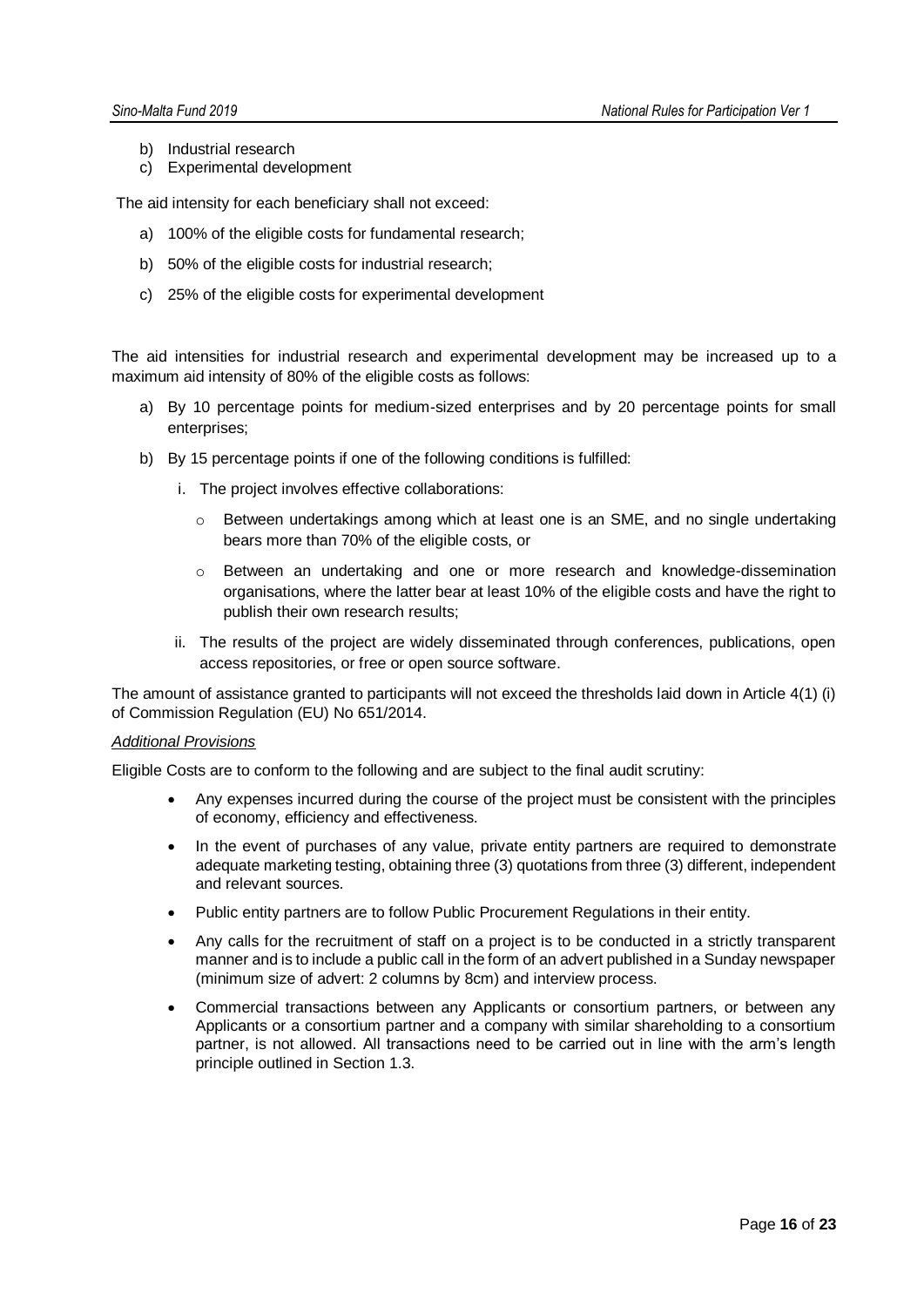#### *Applicable State Aid Regulations and Obligations*

The terms and conditions set out in Regulation B of these National Rules for Participation are in line with the *[Commission Regulation \(EU\) No 651/2014 of 17 June 2014 declaring certain categories of aid](https://eur-lex.europa.eu/legal-content/EN/TXT/PDF/?uri=CELEX:32014R0651&from=EN)  [compatible with the internal market in application of Articles 107 and 108 of the Treaty,](https://eur-lex.europa.eu/legal-content/EN/TXT/PDF/?uri=CELEX:32014R0651&from=EN) as amended by [Commission Regulation \(EU\) No 2017/1084 of 14 June 2017 amending Regulation \(EU\) No 651/2014 as](https://eur-lex.europa.eu/legal-content/EN/TXT/PDF/?uri=CELEX:32014R0651&from=EN)  [regards aid for port and airport infrastructure, notification thresholds for aid for culture and heritage](https://eur-lex.europa.eu/legal-content/EN/TXT/PDF/?uri=CELEX:32014R0651&from=EN)  [conservation and for aid for sport and multifunctional recreational infrastructures, and regional operating](https://eur-lex.europa.eu/legal-content/EN/TXT/PDF/?uri=CELEX:32014R0651&from=EN)  [aid schemes for outermost regions and amending Regulation \(EU\) No 702/2014 as regards the calculation](https://eur-lex.europa.eu/legal-content/EN/TXT/PDF/?uri=CELEX:32014R0651&from=EN)  [of eligible costs](https://eur-lex.europa.eu/legal-content/EN/TXT/PDF/?uri=CELEX:32014R0651&from=EN)*)*.*

Assistance will not be granted if the aid is:

- i. related to export activities towards third countries or Member States, namely aid directly linked to quantities exported, to the establishment and operation of a distribution network or to the other current expenditure linked to export activity.
- ii. contingent upon the use of domestic in preference to imported goods.
- iii. granted in the sector of processing and marketing of agricultural products, in the following cases:
	- i. where the amount of the aid is fixed on the basis of the price or quantity of such products purchased from primary producers or put on the market by the undertakings concerned;
	- ii. where the aid is conditional on being partly or entirely passed on to primary producers;
- iv. granted in favour of a beneficiary which is subject to an outstanding recovery order following a previous Commission decision declaring an aid granted by Malta illegal and incompatible with the internal market.
- v. granted in favour of an undertaking in difficulty defined in terms of the Commission Regulation (EU) No 651/2014 of 17 June 2014.

Aid approved by the Corporation in terms of these National Rules for Participation will be suspended until the undertaking has reimbursed old, unlawful and incompatible aid that is subject to a recovery.

Rule on *cumulation of aid* shall be in line with Article 8 of the Commission Regulation (EU) No 651/2014 of 17th June 2014.

In determining whether the notification thresholds and the maximum aid intensities are respected, the total amount of State aid for the aided activity or project or undertaking shall be taken into account.

Where Union funding centrally managed by the institutions, agencies, joint undertakings or other bodies of the Union that is not directly or indirectly under the control of the Member State is combined with State aid, only the latter shall be considered for determining whether notification thresholds and maximum aid intensities or maximum aid amounts are respected, provided that the total amount of public funding granted in relation to the same eligible costs does not exceed the most favourable funding rate laid down in the applicable rules of Union law.

Aid granted under this incentive may only be cumulated with:

- a) any other State aid, as long as those measure concern different identifiable eligible costs,
- b) any other State aid, in relation to the same eligible costs, partly or fully overlapping, only if such cumulation does not exceed the highest aid intensity or aid amount applicable to the aid under Commission Regulation (EU) No 651/2014.

Aid awarded under these Incentive Guidelines shall not be cumulated with any *de minimis* aid in respect of the same eligible costs if such cumulation would result in an aid intensity exceeding those laid down in these Incentive Guidelines.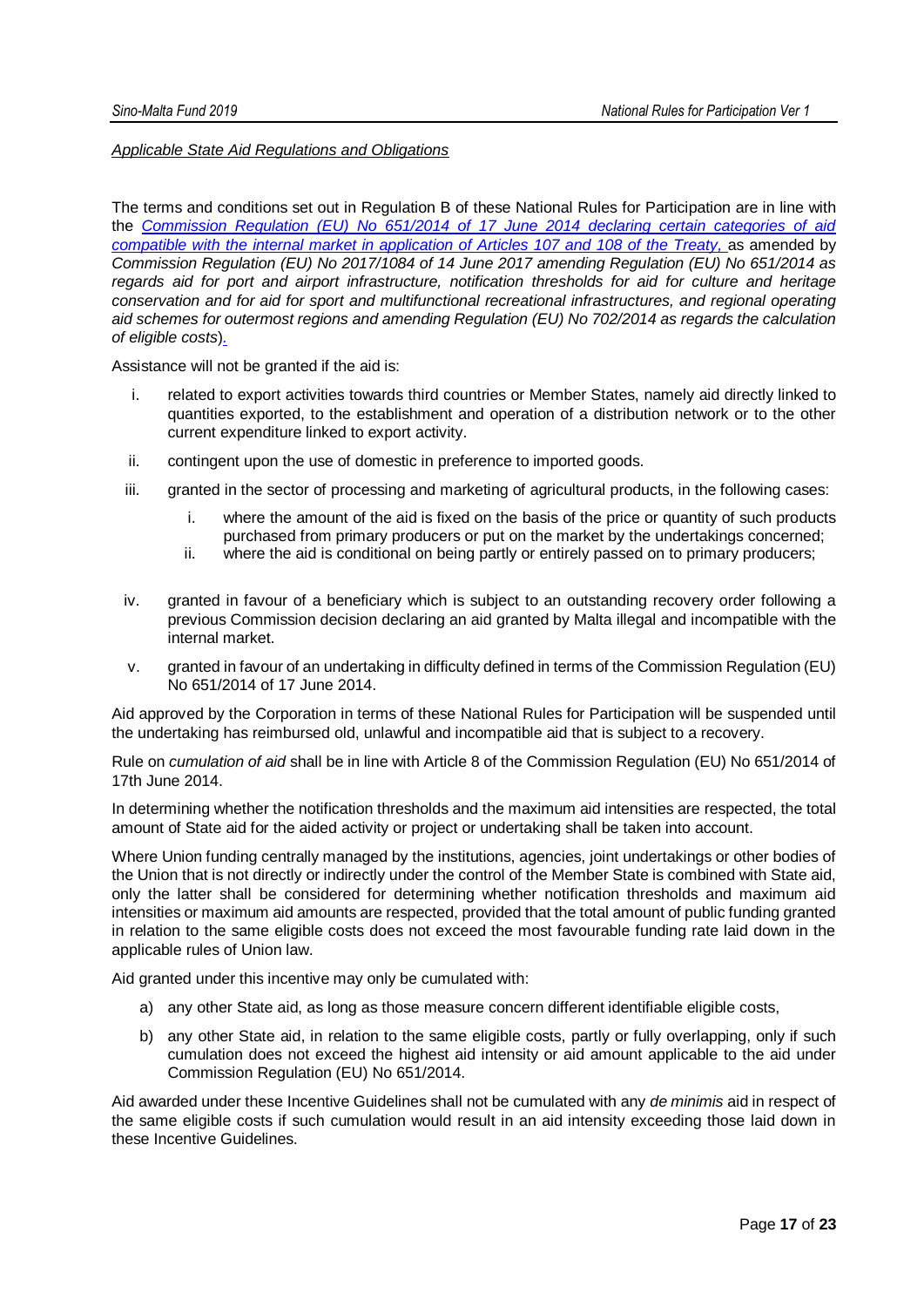## <span id="page-19-0"></span>**4.2 Ineligible Costs**

The following expenditure shall be considered as ineligible costs:

- Expenses related to loans, interest, etc
- Recoverable value added tax.
- Expenses which are recoverable through other funding mechanisms.
- Re-purchase of equipment originally procured through other funding mechanisms.
- Purchase of equipment from partners or their subsidiaries.
- Opportunity costs related to foregone production and production downtime arising from the allocation of resources to the Project.
- Any activity related to the reproduction of a commercial product or process by a physical examination of an existing system or from plans, blueprints, detailed specifications or publicly available information.
- Standard office equipment.
- Personnel hours for travelling.
- Any other costs not listed down in Section 4.1.1 and 4.1.2.

## <span id="page-19-1"></span>**5. Evaluation**

Submission of applications from the Maltese and Chinese applicants will be checked for eligibility by the Council and MOST respectively. Any discrepancies on either side will result in the overall proposal being ineligible.

The Council may undertake a due diligence exercise through its contractors for the purpose of administrative compliance. Further assurances, such as bank guarantees, may be required at the discretion of the Council.

Proposals that pass the eligibility check will then proceed to the scientific evaluation phase. Further information on the evaluation criteria can be found in a separate document within the Call.

For applications submitted under Regulation B of these National Rules for Participation, a Technical Evaluation Committee will be set up by the Council in order to assess:

i. that the proposed research falls under one of the R&D definitions outlined in Section 1.3;

and

ii. the type of eligible costs defined in Section 4.

The aid intensities will be awarded accordingly.

## <span id="page-19-2"></span>**6. Post Selection Process**

#### <span id="page-19-3"></span>**6.1 The Grant Agreement**

For each project approved for funding, individual Grant Agreements will be signed between the successful Maltese PI and if necessary, also between its Maltese partners and the Malta Council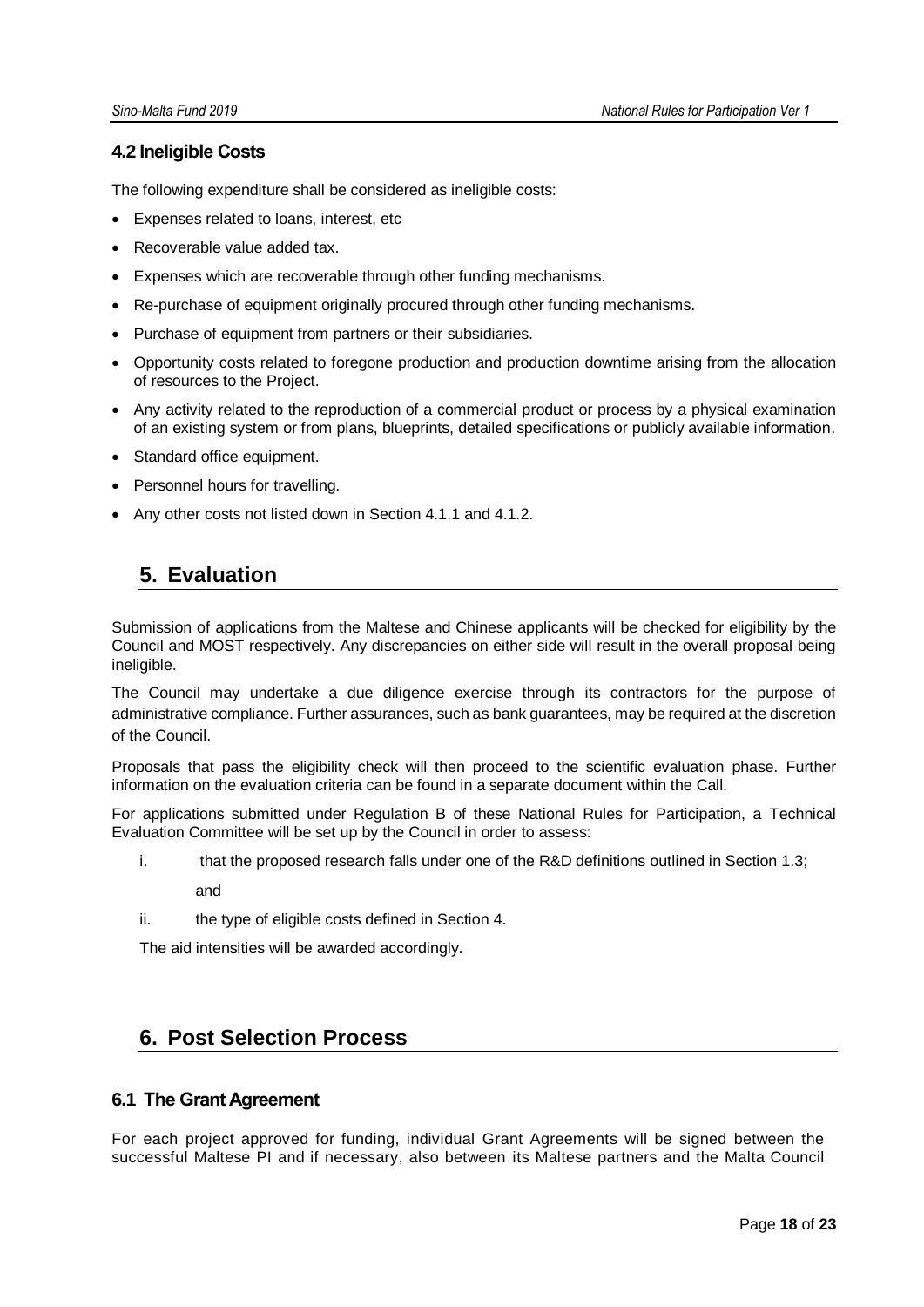for Science and Technology. This Agreement will act as the basis for project funding and will regulate the transfer of funds to national beneficiaries based on these regulations.

The PI's from the Maltese and Chinese sides are to ensure that a common starting date is applied to all partners following guidance from the funding bodies. This will ensure that project timelines are synchronised.

The Council reserves the right not to proceed with signing any National Grant Agreement in the event that it results that doing so would be too high an exposure risk to the Council.

The Project Contact must provide two (2) images related to the project and an abstract upon signing the Grant Agreement. These will be used to publicise the award.

### <span id="page-20-0"></span>**6.2 Start Date and End Date**

The project will start on a pre-determined date as agreed by all the respective parties and determined in the Grant Agreement.

In view of the particular nature of the Grant Agreement, the said agreement may not be signed simultaneously by all parties but will be signed by all the parties separately. Each party will signify the date of signing and the Grant Agreement will come into force on the date on which the final signature is made thereon (hereinafter the "Agreement Date").

Between the Agreement Date and the Start Date, the Project Contact should ensure that all activities required for a smooth project start are completed.

To be eligible for funding, all expenses must be incurred between the Start Date and the End Date of the Project.

## <span id="page-20-1"></span>**6.3 Double Funding**

Funding under this joint initiative is made available on the basis that the Applicant has not benefited and will not benefit from any other grant or financial incentive of whatever nature, applied for and/or utilised for the same scope as that subject of the funding requested under this joint initiative. Provided that, in the case where the application covers work that is part of a larger project, the Applicant must submit a table as an appendix to the application form that shows a comprehensive list of the items of work and the source of funding for each item.

The Applicant will be required to sign a declaration to this effect and authorising the Council to exchange essential information related to the project with other funding agencies, both local and overseas, for any necessary checks.

## **6.4 Project Extensions**

Time extension requests are unlikely to be accepted unless these are due to extenuating circumstances that are deemed by the Council as having been unavoidable by the partners following all efforts and best practice project management. In exceptional cases, even though the Council may deem a request for extension as valid, this would need to be endorsed by MOST, and vice versa. If a common agreement is not reached between the funding bodies, the request will automatically be declined.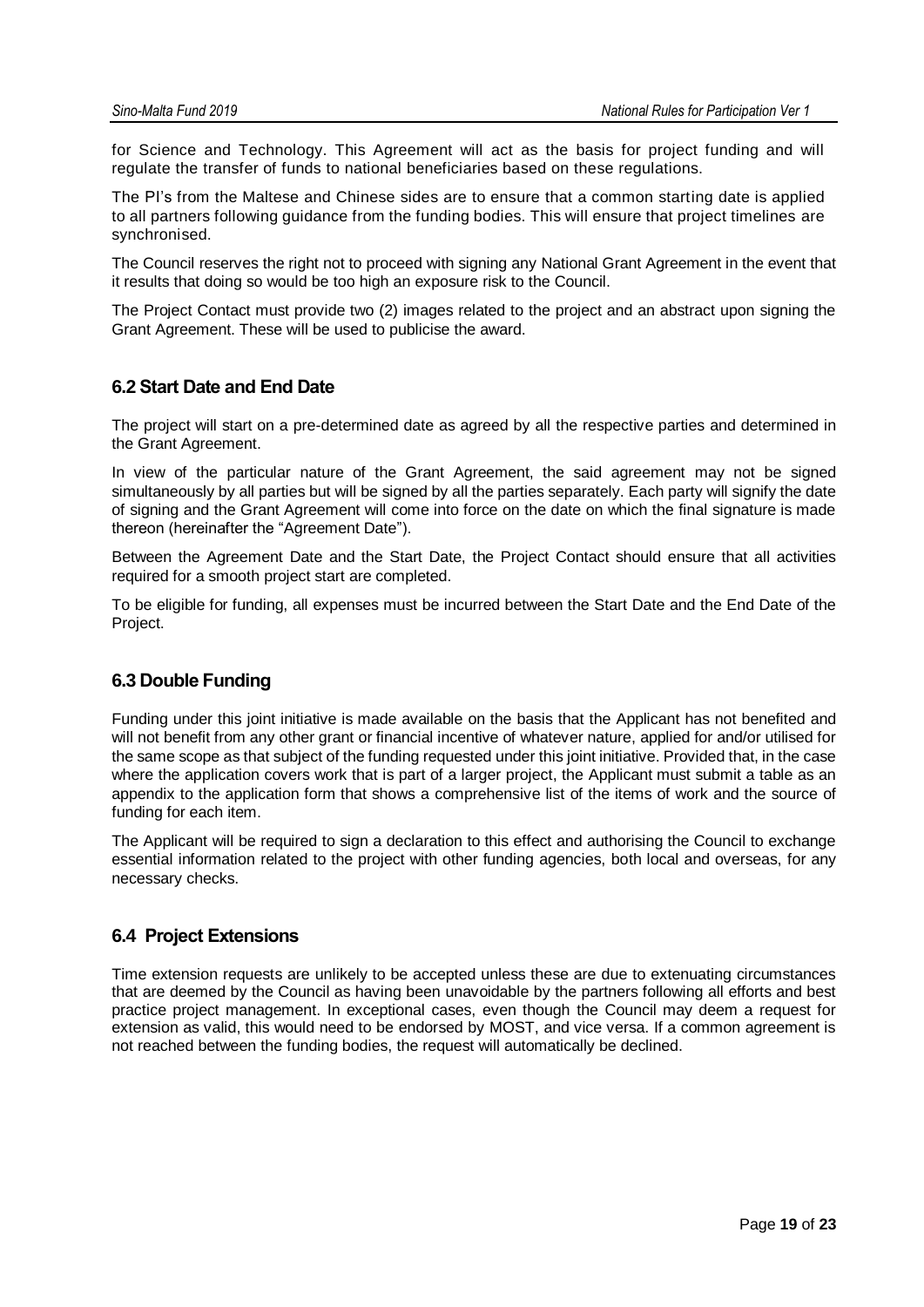## <span id="page-21-0"></span>**7. Funding, Management and Progress Monitoring**

## <span id="page-21-1"></span>**7.1 Allocation and Disbursement of Funding**

Following the termination of the project or expiry of the Grant Agreement, the Project Contact will be required to submit a Final Technical Project Report for the whole project, thus covering the work undertaken.

For the purpose of funding and reporting, a project submission shall be divided into a number of Stages. Each Stage shall be of maximum twelve (12) month duration. No more than two (2) Stages are permissible. Funding for any one (1) Stage shall not exceed 80% of the total project financial contribution due. Total financial contribution over the lifetime of the project shall not exceed the funding limit as established in the Grant Agreement, irrespective of actual expenditure.

The periodic funding will be allocated according to the following schedule:

1. For the first Stage, the Council will make an initial advance payment of 100% of the due financial contribution in relation to that particular Stage. This will be calculated on the Applicant's component of projected expenditure for that Stage, and include both direct and indirect costs.

In the case of a single-Stage project (one 12 month period), the Council will make an advance payment to the applicant equivalent to 80% of the due financial contribution calculated on the projected costs. This will include both direct and indirect eligible costs.

2. At the end of the first Stage, the Project Contact will be required to submit a Technical Stage Report and a Financial Stage Report to the Council with details of actual expenditure over the past stage, together with an updated forecast of projected expenditure for the following stage.

The stage report has to be approved by the Council before moving to the next stage. This should be in line with the templates for stage and final reports as provided by the Council within the Grant Agreement.

- 3. For the final Stage, the Council will calculate the due financial contribution in relation to that particular Stage based on the Financial Stage Report submitted. This contribution will be calculated as forecast eligible expenditure, adjusted for any overspend or underspend of the preceding Stage.
- 4. Except for the final Stage (or for single Stage projects) of the project, the Council will make an advance payment equivalent to 100% of the due financial contribution in relation to that particular Stage, calculated as in bullet (3) above.
- 5. For the final Stage of the project (or in the case of single Stage projects), the Council will make an advance payment of up to 80% of the due financial contribution calculated as in bullet (3) above. However, the Council shall retain 20% of the total project grant to be transferred only upon successful completion of the project. The Council reserves the right to deduct dues in the absence of the delivery of activities, work packages, deliverables, in part or in full, and where the appropriate standards of reporting have not been achieved.
- 6. Following the termination of the project or expiry of the Grant Agreement, the Project Contact will be required to submit a Final Technical Project Report together with a Final Financial Report for the whole project, thus covering the work and expenditure undertaken. The Final Financial Report needs to be audited by a certified auditor appointed by the Applicant and approved by the Council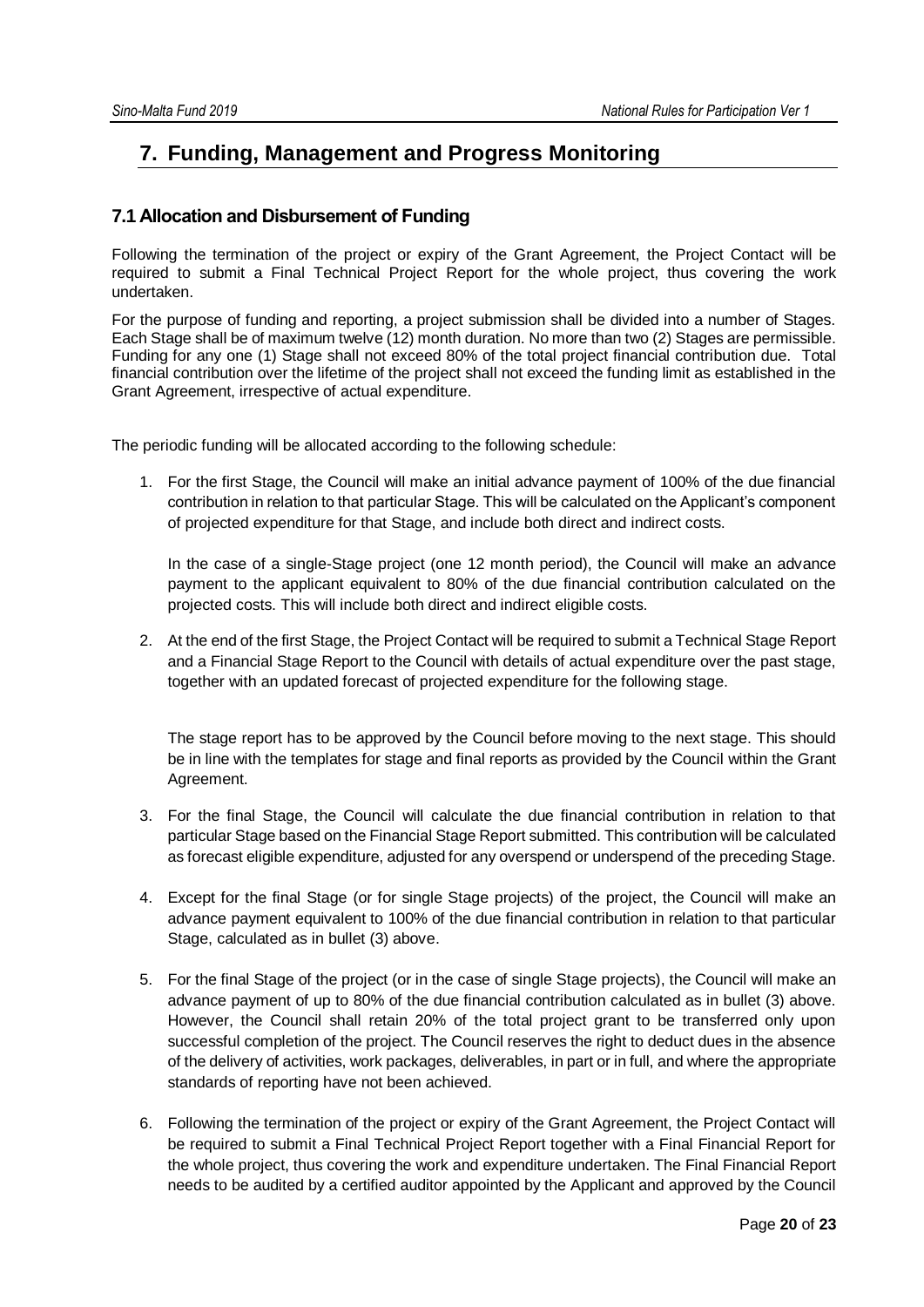once submitted. The audit should determine the total eligible costs and compare these to the funds forwarded. The Council reserves the right to appoint an auditor to audit the Project Financial Audit as submitted. Failure to submit a timely audited Final Financial Report may result in the Council recovering all funds disbursed across the project.

7. As soon as the verifications and audits are finalised and cleared, the Council will release the retention money due. In the case of overpayment, the Applicant will be required to refund the underspend amount to the Council within a specific timeframe, or as agreed to with the Council.

The Council reserves the right to alter the funding parameters as deemed appropriate.

### <span id="page-22-0"></span>**7.2 Dissemination & Externalisation**

Any articles and text material related to the project should include the words:

*'Project <Project Name> funded by the Malta Council for Science and Technology through the Sino-Malta Fund 2019 (Science and Technology Cooperation).* 

Any websites or printed material related to the project should also include the Council and its line Ministry's logo.

During the term of Agreement and for five (5) years thereafter, the Applicant shall include and prominently feature the Council in any publicity related to the project.

All publicity material shall be vetted and approved by the Council before publication and should make mention of the initiative and the Council. In the case where printed material is published without a mention of the initiative and the Council, the Applicant shall be obliged to publish a correction at its own expense in the subsequent issue of the publication.

By the end date of the project, the Applicant shall be required to provide a proof of submission of an article to an open access peer-reviewed journal.

### <span id="page-22-1"></span>**7.3 Reporting**

On the last day of a stage, an End of Stage Technical Report is to be presented to the Council. An End of Stage Financial Report is then to be submitted within one month from the end of the stage.

On the last day of the project, the Project Contact is required to submit a Final Technical Project Report. Audited accounts are to be presented within one month from the end of the project.

The Council reserves the right to request additional project-related information.

Approval of the stage reports allows the beneficiary to proceed with the next stage of the project. Approval of the final reports permits the release of the retention.

In the event that a project is found to be in breach of the Grant Agreement or to materially depart from the submitted application, the Council reserves the right to discontinue the award and the applicant may be required to refund the Grant in part or in full. In any such event, the Council may also exclude an applicant from participating in future calls.

The PI shall set a schedule for quarterly progress meetings with the Council to take place as part of the reporting work package.

The templates provided by the Council should be used to develop the End of Stage Technical and Financial Reports as well as the Final Technical and Financial Reports.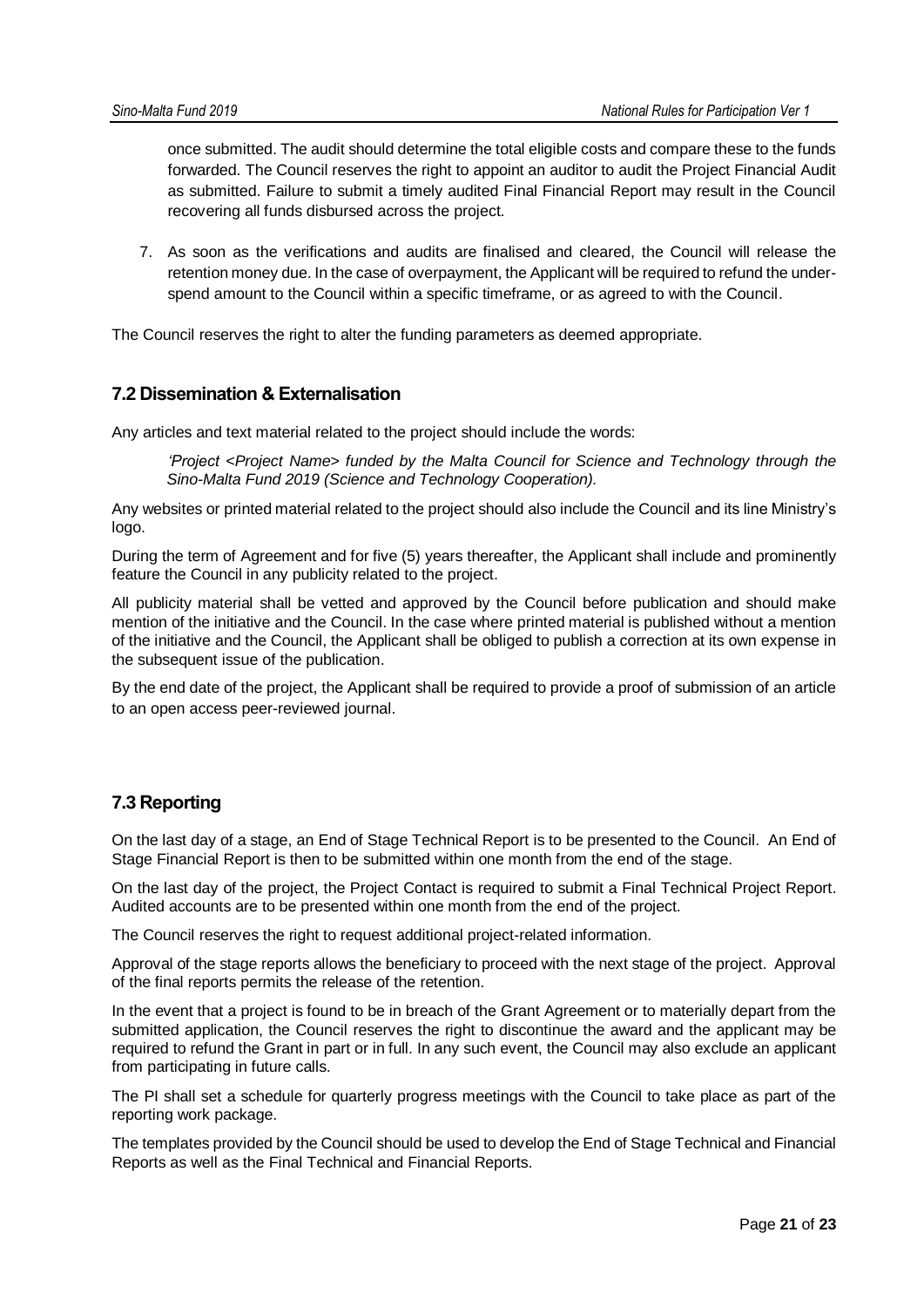The End of Stage Technical and Financial Reports shall contain the following details:

- (i) An account of project activity and achievements over the past stage compared with the originally submitted application;
- (ii) An account of actual expenditure over the past stage compared with the originally submitted budgeted expenditure. All financial reports must be signed by the person responsible for the financial management, and assembled as per the instructions in the Grant Agreement;
- (iii) An updated forecast of project activity and projected achievements for the following stage;
- (iv) An updated forecast of projected expenditure for the following stage;

The beneficiary shall appoint an auditor to conduct a detailed financial audit, following the completion of the project. The audit will consist of, at least, the following checks:

- **Accounts**
- Physical inventory
- Time-sheets and payslips / employee contracts
- Receipts for all equipment and consumables
- Bank statements for the Project Account

#### <span id="page-23-0"></span>**7.4 Accountability**

The beneficiaries shall keep a separate project bank account and records, clearly distinguishable from their other accounting records. All relevant expenses must be recorded in these accounts. All funding payments by the Council must be received in the project bank account.

Eligible expenses must have been determined in accordance with the usual accounting and management principles and practices of the applicant. Direct eligible costs must be backed up with the relevant documentation as specified in the Grant Agreement.

### <span id="page-23-1"></span>**7.5 Supervening Circumstances**

The Project Contact is obliged to immediately advise the Council of any internal or extraneous significant event which might affect the validity or implementation of the project. This obligation applies to the entire period between the submission of the Project Application and the completion of the project.

The Council, at its own discretion, shall either give such directives as it deems necessary for the furtherance of the project or re-assess the project in its entirety accordingly.

Failure on the part of the Project Contact to respect this obligation may lead the Council to suspend or terminate funding for the project and request a refund of funds already paid out.

If during the course of a project a partner withdraws from the Project Consortium, the Applicant will immediately advise the Council. In this event, the relevant articles of the Project Consortium Agreement and the National Grant Agreement shall apply.

## <span id="page-23-2"></span>**7.6 Default**

If the implementation of a project becomes impossible or if the Applicant fails to implement it, the Council shall be entitled to collect refunds of money already paid out.